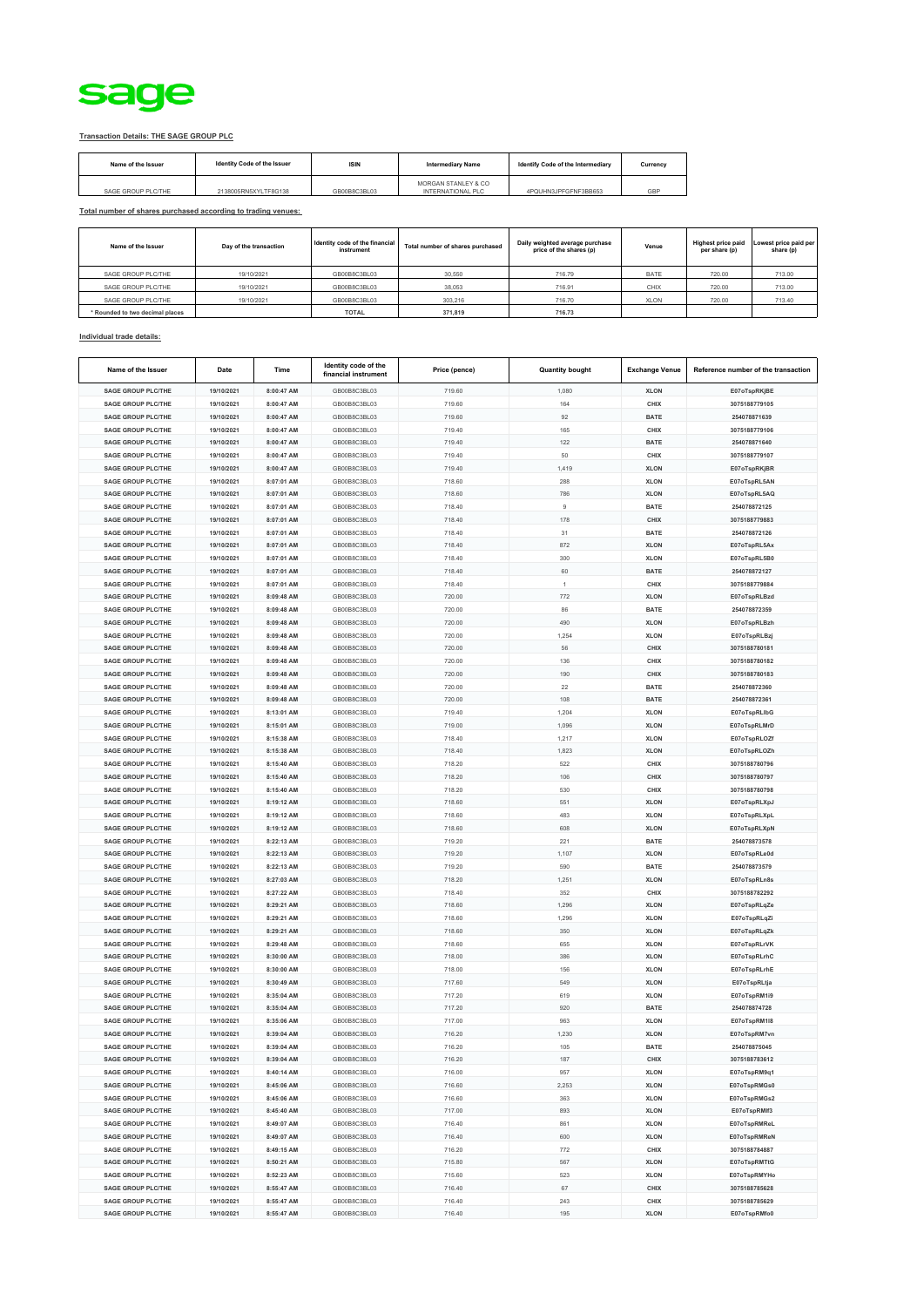| <b>SAGE GROUP PLC/THE</b>                              | 19/10/2021               | 8:55:47 AM                 | GB00B8C3BL03                 | 716.40           | 69         | <b>XLON</b>                | E07oTspRMfo3                 |
|--------------------------------------------------------|--------------------------|----------------------------|------------------------------|------------------|------------|----------------------------|------------------------------|
|                                                        |                          |                            |                              |                  |            |                            |                              |
| <b>SAGE GROUP PLC/THE</b>                              | 19/10/2021               | 8:55:47 AM                 | GB00B8C3BL03                 | 716.40           | 204        | <b>XLON</b>                | E07oTspRMfo6                 |
| SAGE GROUP PLC/THE                                     | 19/10/2021               | 8:55:47 AM                 | GB00B8C3BL03                 | 716.40           | 75         | <b>XLON</b>                | E07oTspRMfo8                 |
| <b>SAGE GROUP PLC/THE</b>                              | 19/10/2021               | 8:55:47 AM                 | GB00B8C3BL03                 | 716.40           | 1,503      | <b>XLON</b>                | E07oTspRMfoA                 |
|                                                        |                          |                            |                              |                  |            |                            |                              |
| <b>SAGE GROUP PLC/THE</b>                              | 19/10/2021               | 8:56:59 AM                 | GB00B8C3BL03                 | 716.00           | 528        | <b>XLON</b>                | E07oTspRMhqb                 |
| <b>SAGE GROUP PLC/THE</b>                              | 19/10/2021               | 8:58:45 AM                 | GB00B8C3BL03                 | 716.20           | 573        | <b>XLON</b>                | E07oTspRMm0O                 |
|                                                        |                          |                            | GB00B8C3BL03                 |                  |            |                            |                              |
| <b>SAGE GROUP PLC/THE</b>                              | 19/10/2021               | 8:59:27 AM                 |                              | 715.60           | 548        | CHIX                       | 3075188785978                |
| <b>SAGE GROUP PLC/THE</b>                              | 19/10/2021               | 9:01:01 AM                 | GB00B8C3BL03                 | 715.20           | 85         | <b>XLON</b>                | E07oTspRMr8y                 |
| <b>SAGE GROUP PLC/THE</b>                              | 19/10/2021               | 9:01:01 AM                 | GB00B8C3BL03                 | 715.20           | 350        | <b>XLON</b>                | E07oTspRMr9D                 |
|                                                        |                          |                            |                              |                  |            |                            | E07oTspRMr9S                 |
| <b>SAGE GROUP PLC/THE</b>                              | 19/10/2021               | 9:01:01 AM                 | GB00B8C3BL03                 | 715.20           | 140        | <b>XLON</b>                |                              |
| <b>SAGE GROUP PLC/THE</b>                              | 19/10/2021               | 9:05:19 AM                 | GB00B8C3BL03                 | 715.80           | 577        | <b>XLON</b>                | E07oTspRN206                 |
| <b>SAGE GROUP PLC/THE</b>                              | 19/10/2021               | 9:05:19 AM                 | GB00B8C3BL03                 | 715.80           | 711        | <b>XLON</b>                | E07oTspRN208                 |
|                                                        |                          |                            |                              |                  |            |                            |                              |
| <b>SAGE GROUP PLC/THE</b>                              | 19/10/2021               | 9:05:19 AM                 | GB00B8C3BL03                 | 715.80           | 135        | <b>XLON</b>                | E07oTspRN20A                 |
| <b>SAGE GROUP PLC/THE</b>                              | 19/10/2021               | 9:05:19 AM                 | GB00B8C3BL03                 | 715.80           | 844        | <b>XLON</b>                | E07oTspRN20C                 |
| <b>SAGE GROUP PLC/THE</b>                              | 19/10/2021               | 9:06:05 AM                 | GB00B8C3BL03                 | 715.60           | 562        | <b>XLON</b>                | E07oTspRN4ea                 |
|                                                        |                          |                            |                              |                  |            |                            |                              |
| <b>SAGE GROUP PLC/THE</b>                              | 19/10/2021               | $9:06:42$ AM               | GB00B8C3BL03                 | 715.00           | 511        | <b>BATE</b>                | 254078877630                 |
| <b>SAGE GROUP PLC/THE</b>                              | 19/10/2021               | 9:07:39 AM                 | GB00B8C3BL03                 | 715.00           | 607        | <b>XLON</b>                | E07oTspRN9Yf                 |
| <b>SAGE GROUP PLC/THE</b>                              | 19/10/2021               | 9:18:18 AM                 | GB00B8C3BL03                 | 716.80           | 546        | <b>XLON</b>                | E07oTspRNVaa                 |
|                                                        |                          |                            |                              |                  |            |                            |                              |
| <b>SAGE GROUP PLC/THE</b>                              | 19/10/2021               | 9:18:18 AM                 | GB00B8C3BL03                 | 716.80           | 928        | <b>XLON</b>                | E07oTspRNVag                 |
| <b>SAGE GROUP PLC/THE</b>                              | 19/10/2021               | 9:18:18 AM                 | GB00B8C3BL03                 | 716.80           | 1.562      | <b>XLON</b>                | E07oTspRNVai                 |
| <b>SAGE GROUP PLC/THE</b>                              | 19/10/2021               | 9:18:18 AM                 | GB00B8C3BL03                 | 716.80           | 262        | <b>XLON</b>                | E07oTspRNVak                 |
| <b>SAGE GROUP PLC/THE</b>                              | 19/10/2021               | 9:18:18 AM                 | GB00B8C3BL03                 | 716.80           | 1,136      | <b>XLON</b>                | E07oTspRNVam                 |
|                                                        |                          |                            |                              |                  |            |                            |                              |
| <b>SAGE GROUP PLC/THE</b>                              | 19/10/2021               | 9:18:18 AM                 | GB00B8C3BL03                 | 716.80           | 277        | CHIX                       | 3075188788011                |
| <b>SAGE GROUP PLC/THE</b>                              | 19/10/2021               | 9:18:18 AM                 | GB00B8C3BL03                 | 716.80           | 157        | <b>BATE</b>                | 254078878531                 |
| <b>SAGE GROUP PLC/THE</b>                              | 19/10/2021               | 9:20:40 AM                 | GB00B8C3BL03                 | 717.20           | 514        | <b>XLON</b>                | E07oTspRNasc                 |
|                                                        |                          |                            |                              |                  |            |                            |                              |
| <b>SAGE GROUP PLC/THE</b>                              | 19/10/2021               | 9:20:40 AM                 | GB00B8C3BL03                 | 717.20           | 816        | <b>XLON</b>                | E07oTspRNase                 |
| <b>SAGE GROUP PLC/THE</b>                              | 19/10/2021               | 9:21:26 AM                 | GB00B8C3BL03                 | 717.20           | 576        | <b>XLON</b>                | E07oTspRNcvo                 |
| SAGE GROUP PLC/THE                                     | 19/10/2021               | 9:24:35 AM                 | GB00B8C3BL03                 | 716.60           | 573        | <b>XLON</b>                |                              |
|                                                        |                          |                            |                              |                  |            |                            | E07oTspRNizu                 |
| <b>SAGE GROUP PLC/THE</b>                              | 19/10/2021               | 9:24:35 AM                 | GB00B8C3BL03                 | 716.60           | 421        | <b>XLON</b>                | E07oTspRNizw                 |
| SAGE GROUP PLC/THE                                     | 19/10/2021               | 9:24:35 AM                 | GB00B8C3BL03                 | 716.60           | 392        | <b>XLON</b>                | E07oTspRNizy                 |
| <b>SAGE GROUP PLC/THE</b>                              | 19/10/2021               | 9:26:25 AM                 | GB00B8C3BL03                 | 716.20           | 548        | <b>XLON</b>                | E07oTspRNn3h                 |
|                                                        |                          |                            |                              |                  |            |                            |                              |
| <b>SAGE GROUP PLC/THE</b>                              | 19/10/2021               | 9:28:06 AM                 | GB00B8C3BL03                 | 716.40           | 774        | <b>BATE</b>                | 254078879304                 |
| <b>SAGE GROUP PLC/THE</b>                              | 19/10/2021               | 9:28:13 AM                 | GB00B8C3BL03                 | 716.20           | 760        | CHIX                       | 3075188788929                |
| SAGE GROUP PLC/THE                                     |                          |                            | GB00B8C3BL03                 |                  |            | <b>XLON</b>                |                              |
|                                                        | 19/10/2021               | 9:31:15 AM                 |                              | 716.00           | 1,154      |                            | E07oTspRNxFz                 |
| <b>SAGE GROUP PLC/THE</b>                              | 19/10/2021               | 9:31:15 AM                 | GB00B8C3BL03                 | 716.00           | 175        | CHIX                       | 3075188789339                |
| <b>SAGE GROUP PLC/THE</b>                              | 19/10/2021               | 9:31:15 AM                 | GB00B8C3BL03                 | 716.00           | 99         | <b>BATE</b>                | 254078879644                 |
| <b>SAGE GROUP PLC/THE</b>                              |                          |                            |                              |                  |            |                            |                              |
|                                                        | 19/10/2021               | 9:32:26 AM                 | GB00B8C3BL03                 | 715.20           | 523        | <b>XLON</b>                | E07oTspRNzSd                 |
| <b>SAGE GROUP PLC/THE</b>                              | 19/10/2021               | 9:35:50 AM                 | GB00B8C3BL03                 | 714.40           | 1,112      | <b>XLON</b>                | E07oTspRO6G0                 |
| <b>SAGE GROUP PLC/THE</b>                              | 19/10/2021               | 9:35:50 AM                 | GB00B8C3BL03                 | 714.40           | 95         | <b>BATE</b>                | 254078880015                 |
| <b>SAGE GROUP PLC/THE</b>                              | 19/10/2021               | 9:35:50 AM                 | GB00B8C3BL03                 | 714.40           | 169        | CHIX                       | 3075188789785                |
|                                                        |                          |                            |                              |                  |            |                            |                              |
| <b>SAGE GROUP PLC/THE</b>                              | 19/10/2021               | 9:36:35 AM                 | GB00B8C3BL03                 | 714.80           | 634        | <b>XLON</b>                | E07oTspRO7q6                 |
| <b>SAGE GROUP PLC/THE</b>                              | 19/10/2021               | 9:36:58 AM                 | GB00B8C3BL03                 | 714.80           | 566        | <b>XLON</b>                | E07oTspRO8Ok                 |
| <b>SAGE GROUP PLC/THE</b>                              | 19/10/2021               | 9:42:47 AM                 | GB00B8C3BL03                 | 714.60           |            | <b>XLON</b>                | E07oTspROJaB                 |
|                                                        |                          |                            |                              |                  |            |                            |                              |
|                                                        |                          |                            |                              |                  | 1,971      |                            |                              |
| <b>SAGE GROUP PLC/THE</b>                              | 19/10/2021               | 9:42:47 AM                 | GB00B8C3BL03                 | 714.60           | 169        | <b>BATE</b>                | 254078880627                 |
| <b>SAGE GROUP PLC/THE</b>                              | 19/10/2021               | 9:42:47 AM                 | GB00B8C3BL03                 | 714.60           | 300        | CHIX                       | 3075188790529                |
|                                                        |                          |                            |                              |                  |            |                            |                              |
| <b>SAGE GROUP PLC/THE</b>                              | 19/10/2021               | 9:46:26 AM                 | GB00B8C3BL03                 | 714.60           | 1,062      | <b>XLON</b>                | E07oTspROPtU                 |
| <b>SAGE GROUP PLC/THE</b>                              | 19/10/2021               | 9:46:26 AM                 | GB00B8C3BL03                 | 714.60           | 846        | <b>XLON</b>                | E07oTspROPtW                 |
| <b>SAGE GROUP PLC/THE</b>                              | 19/10/2021               | 9:46:26 AM                 | GB00B8C3BL03                 | 714.60           | 91         | <b>BATE</b>                | 254078880936                 |
| <b>SAGE GROUP PLC/THE</b>                              | 19/10/2021               | 9:46:26 AM                 | GB00B8C3BL03                 | 714.60           | 161        | CHIX                       | 3075188790906                |
|                                                        |                          |                            |                              |                  |            |                            |                              |
| <b>SAGE GROUP PLC/THE</b>                              | 19/10/2021               | 9:50:55 AM                 | GB00B8C3BL03                 | 713.80           | 1,033      | <b>XLON</b>                | E07oTspROYWx                 |
| <b>SAGE GROUP PLC/THE</b>                              | 19/10/2021               | 9:50:55 AM                 | GB00B8C3BL03                 | 713.80           | 791        | <b>XLON</b>                | E07oTspROYWz                 |
|                                                        |                          |                            |                              |                  |            |                            |                              |
| <b>SAGE GROUP PLC/THE</b>                              | 19/10/2021               | 9:50:55 AM                 | GB00B8C3BL03                 | 713.80           | 52         | <b>XLON</b>                | E07oTspROYXf                 |
| <b>SAGE GROUP PLC/THE</b>                              | 19/10/2021               | 9:50:55 AM                 | GB00B8C3BL03                 | 713.80           | 245        | <b>XLON</b>                | E07oTspROYXh                 |
| <b>SAGE GROUP PLC/THE</b>                              | 19/10/2021               | 9:55:25 AM                 | GB00B8C3BL03                 | 713.00           | 152        | <b>BATE</b>                | 254078881899                 |
| <b>SAGE GROUP PLC/THE</b>                              | 19/10/2021               | 9:55:25 AM                 | GB00B8C3BL03                 | 713.00           | 109        | CHIX                       | 3075188792106                |
|                                                        |                          |                            |                              |                  |            |                            |                              |
| <b>SAGE GROUP PLC/THE</b>                              | 19/10/2021               | 9:55:25 AM                 | GB00B8C3BL03                 | 713.00           | 159        | CHIX                       | 3075188792107                |
| <b>SAGE GROUP PLC/THE</b>                              | 19/10/2021               | 10:00:01 AM                | GB00B8C3BL03                 | 713.40           | 750        | <b>XLON</b>                | E07oTspROrRX                 |
| <b>SAGE GROUP PLC/THE</b>                              | 19/10/2021               | 10:00:01 AM                | GB00B8C3BL03                 | 713.40           | 450        | <b>XLON</b>                | E07oTspROrRb                 |
|                                                        |                          |                            |                              |                  |            |                            |                              |
| <b>SAGE GROUP PLC/THE</b>                              | 19/10/2021               | 10:00:01 AM                | GB00B8C3BL03                 | 713.40           | 991        | <b>XLON</b>                | E07oTspROrRf                 |
| <b>SAGE GROUP PLC/THE</b>                              | 19/10/2021               | 10:00:01 AM                | GB00B8C3BL03                 | 713.40           | $36\,$     | CHIX                       | 3075188792675                |
| <b>SAGE GROUP PLC/THE</b>                              | 19/10/2021               | 10:00:01 AM                | GB00B8C3BL03                 | 713.40           | 36         | <b>CHIX</b>                | 3075188792676                |
| <b>SAGE GROUP PLC/THE</b>                              |                          |                            |                              |                  | 36         |                            |                              |
|                                                        | 19/10/2021               | 10:00:01 AM                | GB00B8C3BL03                 | 713.40           |            | CHIX                       | 3075188792677                |
| <b>SAGE GROUP PLC/THE</b>                              | 19/10/2021               | 10:00:01 AM                | GB00B8C3BL03                 | 713.40           | 36         | <b>CHIX</b>                | 3075188792678                |
| <b>SAGE GROUP PLC/THE</b>                              | 19/10/2021               | 10:00:01 AM                | GB00B8C3BL03                 | 713.40           | 36         | CHIX                       | 3075188792679                |
| <b>SAGE GROUP PLC/THE</b>                              | 19/10/2021               | 10:00:01 AM                | GB00B8C3BL03                 | 713.40           | 36         |                            | 3075188792680                |
|                                                        |                          |                            |                              |                  |            | <b>CHIX</b>                |                              |
| SAGE GROUP PLC/THE                                     | 19/10/2021               | 10:00:01 AM                | GB00B8C3BL03                 | 713.40           | 20         | CHIX                       | 3075188792681                |
| <b>SAGE GROUP PLC/THE</b>                              | 19/10/2021               | 10:00:01 AM                | GB00B8C3BL03                 | 713.40           | 20         | <b>BATE</b>                | 254078882355                 |
| <b>SAGE GROUP PLC/THE</b>                              | 19/10/2021               | 10:00:01 AM                | GB00B8C3BL03                 | 713.40           | 36         | CHIX                       | 3075188792682                |
|                                                        |                          |                            |                              |                  |            |                            |                              |
| <b>SAGE GROUP PLC/THE</b>                              | 19/10/2021               | 10:00:01 AM                | GB00B8C3BL03                 | 713.40           | 36         | <b>CHIX</b>                | 3075188792683                |
| <b>SAGE GROUP PLC/THE</b>                              | 19/10/2021               | 10:00:01 AM                | GB00B8C3BL03                 | 713.40           | 36         | CHIX                       | 3075188792684                |
| <b>SAGE GROUP PLC/THE</b>                              | 19/10/2021               | 10:00:01 AM                | GB00B8C3BL03                 | 713.40           | 36         | <b>CHIX</b>                | 3075188792685                |
|                                                        |                          |                            |                              |                  |            |                            |                              |
| <b>SAGE GROUP PLC/THE</b>                              | 19/10/2021               | 10:00:01 AM                | GB00B8C3BL03                 | 713.40           | 36         | CHIX                       | 3075188792686                |
| <b>SAGE GROUP PLC/THE</b>                              | 19/10/2021               | 10:00:01 AM                | GB00B8C3BL03                 | 713.40           | 36         | <b>CHIX</b>                | 3075188792687                |
| <b>SAGE GROUP PLC/THE</b>                              | 19/10/2021               | 10:00:01 AM                | GB00B8C3BL03                 | 713.40           | 36         | <b>CHIX</b>                | 3075188792688                |
|                                                        |                          |                            |                              |                  |            |                            |                              |
| <b>SAGE GROUP PLC/THE</b>                              | 19/10/2021               | 10:00:01 AM                | GB00B8C3BL03                 | 713.40           | $\,2\,$    | CHIX                       | 3075188792689                |
| <b>SAGE GROUP PLC/THE</b>                              | 19/10/2021               | 10:06:03 AM                | GB00B8C3BL03                 | 714.00           | 178        | <b>BATE</b>                | 254078882933                 |
| <b>SAGE GROUP PLC/THE</b>                              | 19/10/2021               | 10:06:18 AM                | GB00B8C3BL03                 | 714.00           | 250        | <b>BATE</b>                | 254078882942                 |
| <b>SAGE GROUP PLC/THE</b>                              |                          |                            | GB00B8C3BL03                 |                  |            |                            |                              |
|                                                        | 19/10/2021               | 10:06:29 AM                |                              | 713.80           | 1,686      | <b>XLON</b>                | E07oTspRP6Qy                 |
| <b>SAGE GROUP PLC/THE</b>                              | 19/10/2021               | 10:06:29 AM                | GB00B8C3BL03                 | 713.80           | 1,001      | <b>XLON</b>                | E07oTspRP6R0                 |
| <b>SAGE GROUP PLC/THE</b>                              | 19/10/2021               | 10:06:29 AM                | GB00B8C3BL03                 | 713.80           | 400        | <b>XLON</b>                | E07oTspRP6RK                 |
| <b>SAGE GROUP PLC/THE</b>                              | 19/10/2021               | 10:06:29 AM                | GB00B8C3BL03                 | 713.80           | 1,286      | <b>XLON</b>                | E07oTspRP6RM                 |
|                                                        |                          |                            | GB00B8C3BL03                 |                  |            |                            |                              |
| <b>SAGE GROUP PLC/THE</b>                              | 19/10/2021               | 10:06:29 AM                |                              | 713.80           | 93         | <b>XLON</b>                | E07oTspRP6Ru                 |
| <b>SAGE GROUP PLC/THE</b>                              | 19/10/2021               | 10:06:30 AM                | GB00B8C3BL03                 | 713.80           | 12         | <b>XLON</b>                | E07oTspRP6Xi                 |
| <b>SAGE GROUP PLC/THE</b>                              | 19/10/2021               | 10:09:38 AM                | GB00B8C3BL03                 | 713.80           | 380        | <b>XLON</b>                | E07oTspRPDVG                 |
| <b>SAGE GROUP PLC/THE</b>                              | 19/10/2021               | 10:09:38 AM                | GB00B8C3BL03                 | 713.80           | 757        | <b>XLON</b>                | E07oTspRPDVI                 |
|                                                        |                          |                            |                              |                  |            |                            |                              |
| <b>SAGE GROUP PLC/THE</b>                              | 19/10/2021               | 10:12:35 AM                | GB00B8C3BL03                 | 713.60           | 239        | <b>XLON</b>                | E07oTspRPlom                 |
| <b>SAGE GROUP PLC/THE</b><br><b>SAGE GROUP PLC/THE</b> | 19/10/2021<br>19/10/2021 | 10:12:35 AM<br>10:20:27 AM | GB00B8C3BL03<br>GB00B8C3BL03 | 713.60<br>714.80 | 905<br>496 | <b>XLON</b><br><b>XLON</b> | E07oTspRPloo<br>E07oTspRPVdb |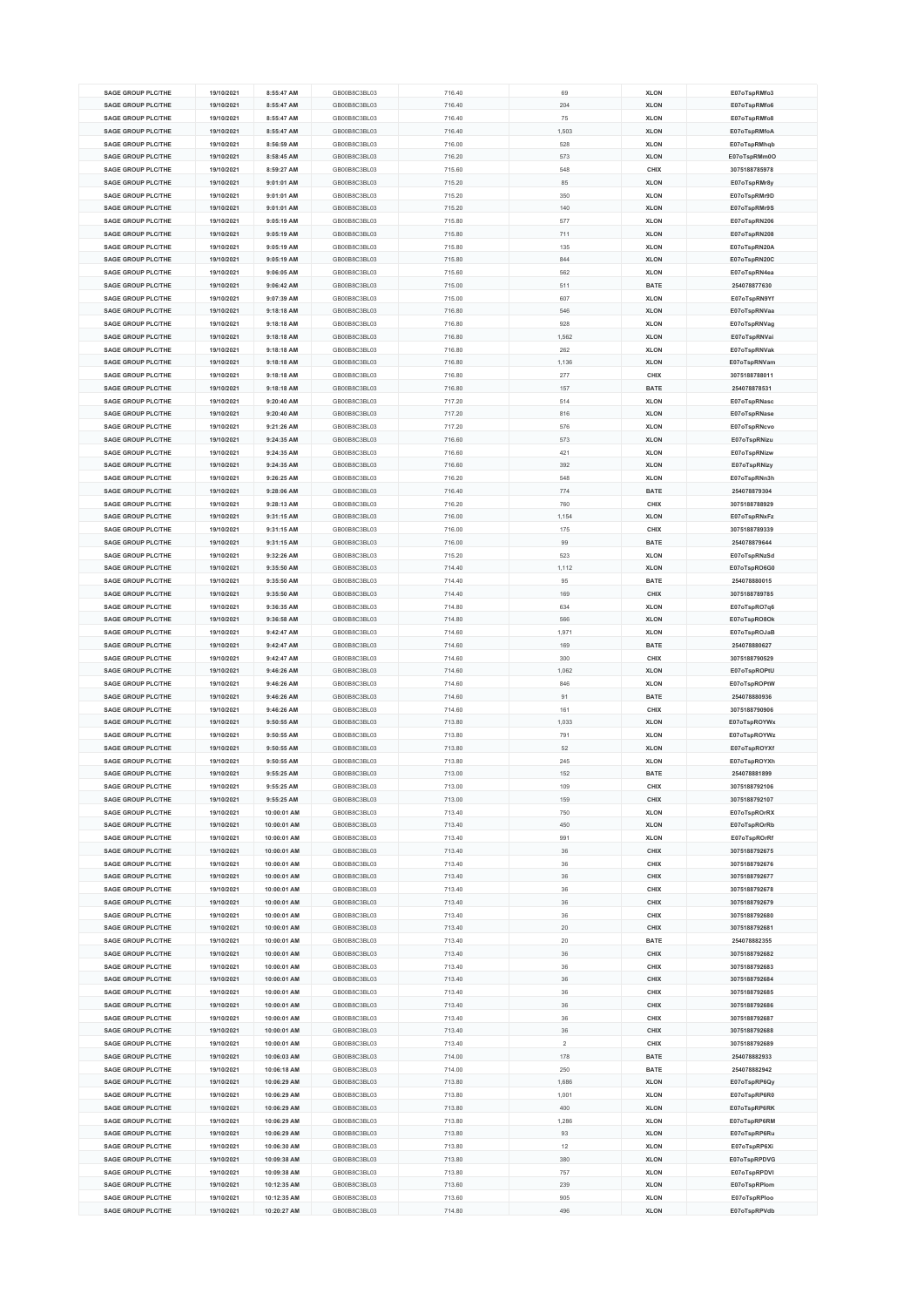| <b>SAGE GROUP PLC/THE</b> | 19/10/2021 | 10:20:27 AM | GB00B8C3BL03 | 714.80 | 96    | <b>XLON</b> | E07oTspRPVdd  |
|---------------------------|------------|-------------|--------------|--------|-------|-------------|---------------|
|                           |            |             |              |        |       |             |               |
| <b>SAGE GROUP PLC/THE</b> | 19/10/2021 | 10:20:55 AM | GB00B8C3BL03 | 714.60 | 119   | <b>BATE</b> | 254078884339  |
| <b>SAGE GROUP PLC/THE</b> | 19/10/2021 | 10:20:55 AM | GB00B8C3BL03 | 714.60 | 455   | CHIX        | 3075188795138 |
| <b>SAGE GROUP PLC/THE</b> | 19/10/2021 | 10:20:55 AM | GB00B8C3BL03 | 714.60 | 139   | <b>BATE</b> | 254078884340  |
| <b>SAGE GROUP PLC/THE</b> | 19/10/2021 | 10:20:55 AM | GB00B8C3BL03 | 714.60 | 2,997 | <b>XLON</b> | E07oTspRPWDG  |
|                           |            |             |              |        |       |             |               |
| <b>SAGE GROUP PLC/THE</b> | 19/10/2021 | 10:20:55 AM | GB00B8C3BL03 | 714.60 | 1,026 | <b>XLON</b> | E07oTspRPWDI  |
| <b>SAGE GROUP PLC/THE</b> | 19/10/2021 | 10:24:59 AM | GB00B8C3BL03 | 714.40 | 350   | <b>XLON</b> | E07oTspRPcPw  |
| <b>SAGE GROUP PLC/THE</b> | 19/10/2021 | 10:24:59 AM | GB00B8C3BL03 | 714.40 | 652   | <b>XLON</b> | E07oTspRPcPz  |
| <b>SAGE GROUP PLC/THE</b> | 19/10/2021 | 10:25:23 AM | GB00B8C3BL03 | 714.20 | 1,055 | <b>XLON</b> | E07oTspRPdDY  |
| <b>SAGE GROUP PLC/THE</b> | 19/10/2021 | 10:35:22 AM | GB00B8C3BL03 | 715.60 | 11    | CHIX        | 3075188796472 |
|                           |            |             |              |        |       |             |               |
| <b>SAGE GROUP PLC/THE</b> | 19/10/2021 | 10:35:22 AM | GB00B8C3BL03 | 715.60 | 39    | <b>BATE</b> | 254078885486  |
| <b>SAGE GROUP PLC/THE</b> | 19/10/2021 | 10:35:22 AM | GB00B8C3BL03 | 715.60 | 580   | CHIX        | 3075188796473 |
| <b>SAGE GROUP PLC/THE</b> | 19/10/2021 | 10:35:26 AM | GB00B8C3BL03 | 715.40 | 1.049 | <b>XLON</b> | E07oTspRPt9a  |
| <b>SAGE GROUP PLC/THE</b> | 19/10/2021 | 10:35:26 AM | GB00B8C3BL03 | 715.40 | 166   | <b>XLON</b> | E07oTspRPt9c  |
| <b>SAGE GROUP PLC/THE</b> | 19/10/2021 | 10:35:26 AM | GB00B8C3BL03 | 715.40 | 637   | <b>XLON</b> | E07oTspRPt9i  |
|                           |            |             |              |        |       |             |               |
| <b>SAGE GROUP PLC/THE</b> | 19/10/2021 | 10:35:26 AM | GB00B8C3BL03 | 715.40 | 1,000 | <b>XLON</b> | E07oTspRPt9n  |
| <b>SAGE GROUP PLC/THE</b> | 19/10/2021 | 10:35:26 AM | GB00B8C3BL03 | 715.40 | 215   | <b>XLON</b> | E07oTspRPt9s  |
| <b>SAGE GROUP PLC/THE</b> | 19/10/2021 | 10:35:26 AM | GB00B8C3BL03 | 715.40 | 88    | <b>XLON</b> | E07oTspRPt9u  |
| <b>SAGE GROUP PLC/THE</b> | 19/10/2021 | 10:35:46 AM | GB00B8C3BL03 | 715.20 | 440   | <b>XLON</b> | E07oTspRPtZ3  |
| <b>SAGE GROUP PLC/THE</b> | 19/10/2021 | 10:35:46 AM | GB00B8C3BL03 | 715.20 | 464   | <b>XLON</b> | E07oTspRPtZ9  |
| <b>SAGE GROUP PLC/THE</b> |            |             |              |        |       |             |               |
|                           | 19/10/2021 | 10:35:46 AM | GB00B8C3BL03 | 715.20 | 63    | <b>XLON</b> | E07oTspRPtZH  |
| <b>SAGE GROUP PLC/THE</b> | 19/10/2021 | 10:40:33 AM | GB00B8C3BL03 | 715.00 | 140   | <b>BATE</b> | 254078885888  |
| <b>SAGE GROUP PLC/THE</b> | 19/10/2021 | 10:40:33 AM | GB00B8C3BL03 | 715.00 | 248   | CHIX        | 3075188796893 |
| <b>SAGE GROUP PLC/THE</b> | 19/10/2021 | 10:40:33 AM | GB00B8C3BL03 | 715.00 | 1,633 | <b>XLON</b> | E07oTspRQ0D0  |
| SAGE GROUP PLC/THE        | 19/10/2021 | 10:49:02 AM | GB00B8C3BL03 | 715.60 | 909   | <b>XLON</b> | E07oTspRQBMG  |
| <b>SAGE GROUP PLC/THE</b> | 19/10/2021 | 10:49:02 AM | GB00B8C3BL03 | 715.60 | 104   | <b>XLON</b> | E07oTspRQBMK  |
|                           |            |             |              |        |       |             |               |
| <b>SAGE GROUP PLC/THE</b> | 19/10/2021 | 10:49:02 AM | GB00B8C3BL03 | 715.60 | 465   | <b>XLON</b> | E07oTspRQBMM  |
| <b>SAGE GROUP PLC/THE</b> | 19/10/2021 | 10:49:02 AM | GB00B8C3BL03 | 715.60 | 579   | <b>XLON</b> | E07oTspRQBMP  |
| <b>SAGE GROUP PLC/THE</b> | 19/10/2021 | 10:49:02 AM | GB00B8C3BL03 | 715.60 | 1,059 | <b>XLON</b> | E07oTspRQBMR  |
| SAGE GROUP PLC/THE        | 19/10/2021 | 10:49:02 AM | GB00B8C3BL03 | 715.60 | 934   | <b>XLON</b> | E07oTspRQBMT  |
| <b>SAGE GROUP PLC/THE</b> | 19/10/2021 | 10:53:35 AM | GB00B8C3BL03 | 715.20 | 1,080 | <b>XLON</b> | E07oTspRQHYI  |
|                           |            |             |              |        |       |             |               |
| <b>SAGE GROUP PLC/THE</b> | 19/10/2021 | 10:53:39 AM | GB00B8C3BL03 | 715.00 | 1,072 | <b>XLON</b> | E07oTspRQHiD  |
| <b>SAGE GROUP PLC/THE</b> | 19/10/2021 | 11:00:57 AM | GB00B8C3BL03 | 715.40 | 88    | <b>XLON</b> | E07oTspRQSST  |
| SAGE GROUP PLC/THE        | 19/10/2021 | 11:00:57 AM | GB00B8C3BL03 | 715.40 | 1.212 | <b>XLON</b> | E07oTspRQSSf  |
| <b>SAGE GROUP PLC/THE</b> | 19/10/2021 | 11:00:57 AM | GB00B8C3BL03 | 715.40 | 88    | <b>XLON</b> | E07oTspRQSSj  |
| <b>SAGE GROUP PLC/THE</b> | 19/10/2021 | 11:00:57 AM | GB00B8C3BL03 | 715.40 | 1,300 | <b>XLON</b> | E07oTspRQSSn  |
|                           |            |             |              |        |       |             |               |
| <b>SAGE GROUP PLC/THE</b> | 19/10/2021 | 11:00:57 AM | GB00B8C3BL03 | 715.40 | 51    | <b>XLON</b> | E07oTspRQSSp  |
| <b>SAGE GROUP PLC/THE</b> | 19/10/2021 | 11:00:57 AM | GB00B8C3BL03 | 715.40 | 353   | <b>XLON</b> | E07oTspRQSSt  |
| <b>SAGE GROUP PLC/THE</b> | 19/10/2021 | 11:04:03 AM | GB00B8C3BL03 | 715.00 | 5     | <b>BATE</b> | 254078887785  |
| <b>SAGE GROUP PLC/THE</b> | 19/10/2021 | 11:04:03 AM | GB00B8C3BL03 | 715.00 | 1,049 | <b>BATE</b> | 254078887786  |
| <b>SAGE GROUP PLC/THE</b> | 19/10/2021 | 11:04:03 AM | GB00B8C3BL03 | 715.00 | 996   | <b>XLON</b> | E07oTspRQWxV  |
| <b>SAGE GROUP PLC/THE</b> |            |             | GB00B8C3BL03 |        |       | <b>XLON</b> |               |
|                           | 19/10/2021 | 11:07:29 AM |              | 715.00 | 1,043 |             | E07oTspRQbyy  |
| <b>SAGE GROUP PLC/THE</b> | 19/10/2021 | 11:14:15 AM | GB00B8C3BL03 | 715.40 | 265   | CHIX        | 3075188799970 |
| <b>SAGE GROUP PLC/THE</b> | 19/10/2021 | 11:14:15 AM | GB00B8C3BL03 | 715.40 | 22    | <b>CHIX</b> | 3075188799971 |
| <b>SAGE GROUP PLC/THE</b> | 19/10/2021 | 11:14:15 AM | GB00B8C3BL03 | 715.40 | 147   | CHIX        | 3075188799972 |
| <b>SAGE GROUP PLC/THE</b> | 19/10/2021 | 11:14:15 AM | GB00B8C3BL03 | 715.40 | 163   | <b>BATE</b> | 254078888597  |
| <b>SAGE GROUP PLC/THE</b> | 19/10/2021 | 11:14:15 AM | GB00B8C3BL03 | 715.40 | 116   | <b>XLON</b> | E07oTspRQkqn  |
|                           |            |             |              |        |       |             |               |
| <b>SAGE GROUP PLC/THE</b> | 19/10/2021 | 11:14:15 AM | GB00B8C3BL03 | 715.40 | 241   | <b>XLON</b> | E07oTspRQkqp  |
| <b>SAGE GROUP PLC/THE</b> | 19/10/2021 | 11:14:15 AM | GB00B8C3BL03 | 715.40 | 500   | <b>XLON</b> | E07oTspRQkqu  |
| <b>SAGE GROUP PLC/THE</b> | 19/10/2021 | 11:14:15 AM | GB00B8C3BL03 | 715.40 | 1,037 | <b>XLON</b> | E07oTspRQkqw  |
| <b>SAGE GROUP PLC/THE</b> | 19/10/2021 | 11:14:15 AM | GB00B8C3BL03 | 715.40 | 749   | CHIX        | 3075188799973 |
| <b>SAGE GROUP PLC/THE</b> | 19/10/2021 | 11:14:15 AM | GB00B8C3BL03 | 715.40 | 167   | <b>BATE</b> | 254078888600  |
| <b>SAGE GROUP PLC/THE</b> | 19/10/2021 | 11:15:52 AM | GB00B8C3BL03 | 714.80 | 968   | <b>XLON</b> | E07oTspRQnED  |
|                           |            |             |              |        |       |             |               |
| <b>SAGE GROUP PLC/THE</b> | 19/10/2021 | 11:19:12 AM | GB00B8C3BL03 | 714.80 | 153   | <b>XLON</b> | E07oTspRQqzg  |
| <b>SAGE GROUP PLC/THE</b> | 19/10/2021 | 11:19:12 AM | GB00B8C3BL03 | 714.80 | 553   | <b>XLON</b> | E07oTspRQqzk  |
| <b>SAGE GROUP PLC/THE</b> | 19/10/2021 | 11:19:12 AM | GB00B8C3BL03 | 714.80 | 570   | <b>XLON</b> | E07oTspRQqzm  |
| <b>SAGE GROUP PLC/THE</b> | 19/10/2021 | 11:24:21 AM | GB00B8C3BL03 | 714.80 | 600   | <b>BATE</b> | 254078889466  |
| <b>SAGE GROUP PLC/THE</b> | 19/10/2021 | 11:24:21 AM | GB00B8C3BL03 | 714.80 | 72    | <b>BATE</b> | 254078889467  |
| <b>SAGE GROUP PLC/THE</b> |            |             | GB00B8C3BL03 |        |       |             | 254078889468  |
|                           | 19/10/2021 | 11:24:21 AM |              | 714.80 | 104   | <b>BATE</b> |               |
| <b>SAGE GROUP PLC/THE</b> | 19/10/2021 | 11:24:21 AM | GB00B8C3BL03 | 714.80 | 1,049 | <b>XLON</b> | E07oTspRQy7H  |
| <b>SAGE GROUP PLC/THE</b> | 19/10/2021 | 11:24:21 AM | GB00B8C3BL03 | 714.80 | 1,052 | <b>XLON</b> | E07oTspRQy7L  |
| <b>SAGE GROUP PLC/THE</b> | 19/10/2021 | 11:24:21 AM | GB00B8C3BL03 | 714.80 | 236   | <b>BATE</b> | 254078889469  |
| <b>SAGE GROUP PLC/THE</b> | 19/10/2021 | 11:28:45 AM | GB00B8C3BL03 | 715.40 | 168   | CHIX        | 3075188801485 |
| <b>SAGE GROUP PLC/THE</b> | 19/10/2021 | 11:28:45 AM | GB00B8C3BL03 | 715.40 | 1,110 | <b>XLON</b> | E07oTspRR4Wa  |
|                           |            |             |              |        |       |             |               |
| <b>SAGE GROUP PLC/THE</b> | 19/10/2021 | 11:29:01 AM | GB00B8C3BL03 | 715.20 | 465   | <b>XLON</b> | E07oTspRR58m  |
| <b>SAGE GROUP PLC/THE</b> | 19/10/2021 | 11:29:01 AM | GB00B8C3BL03 | 715.20 | 582   | <b>XLON</b> | E07oTspRR58o  |
| <b>SAGE GROUP PLC/THE</b> | 19/10/2021 | 11:36:42 AM | GB00B8C3BL03 | 714.60 | 15    | <b>BATE</b> | 254078890622  |
| <b>SAGE GROUP PLC/THE</b> |            | 11:36:42 AM | GB00B8C3BL03 | 714.60 | 129   | <b>BATE</b> | 254078890623  |
| <b>SAGE GROUP PLC/THE</b> | 19/10/2021 |             |              |        |       |             |               |
| <b>SAGE GROUP PLC/THE</b> | 19/10/2021 | 11:36:42 AM | GB00B8C3BL03 | 714.60 | 171   | CHIX        | 3075188802183 |
|                           |            |             |              |        |       |             |               |
| <b>SAGE GROUP PLC/THE</b> | 19/10/2021 | 11:36:42 AM | GB00B8C3BL03 | 714.60 | 85    | CHIX        | 3075188802184 |
| <b>SAGE GROUP PLC/THE</b> | 19/10/2021 | 11:36:42 AM | GB00B8C3BL03 | 714.60 | 1,682 | <b>XLON</b> | E07oTspRRF3n  |
|                           | 19/10/2021 | 11:36:42 AM | GB00B8C3BL03 | 714.60 | 934   | <b>XLON</b> | E07oTspRRF3r  |
| <b>SAGE GROUP PLC/THE</b> | 19/10/2021 | 11:43:50 AM | GB00B8C3BL03 | 714.80 | 1,227 | <b>XLON</b> | E07oTspRRNRk  |
| <b>SAGE GROUP PLC/THE</b> | 19/10/2021 | 11:43:50 AM | GB00B8C3BL03 | 714.80 | 932   | <b>XLON</b> | E07oTspRRNRo  |
| <b>SAGE GROUP PLC/THE</b> | 19/10/2021 | 11:43:50 AM | GB00B8C3BL03 | 714.80 | 295   | <b>XLON</b> | E07oTspRRNS1  |
| <b>SAGE GROUP PLC/THE</b> |            |             |              |        | 572   |             |               |
|                           | 19/10/2021 | 11:43:50 AM | GB00B8C3BL03 | 714.80 |       | <b>XLON</b> | E07oTspRRNS3  |
| <b>SAGE GROUP PLC/THE</b> | 19/10/2021 | 11:48:44 AM | GB00B8C3BL03 | 715.20 | 26    | <b>BATE</b> | 254078891571  |
| <b>SAGE GROUP PLC/THE</b> | 19/10/2021 | 11:50:36 AM | GB00B8C3BL03 | 715.20 | 124   | <b>BATE</b> | 254078891688  |
| <b>SAGE GROUP PLC/THE</b> | 19/10/2021 | 11:50:36 AM | GB00B8C3BL03 | 715.20 | 188   | CHIX        | 3075188803371 |
| <b>SAGE GROUP PLC/THE</b> | 19/10/2021 | 11:50:36 AM | GB00B8C3BL03 | 715.20 | 444   | <b>XLON</b> | E07oTspRRVwj  |
| <b>SAGE GROUP PLC/THE</b> | 19/10/2021 | 11:51:49 AM | GB00B8C3BL03 | 715.60 | 722   | <b>XLON</b> | E07oTspRRXar  |
|                           |            |             |              |        | 557   |             |               |
| <b>SAGE GROUP PLC/THE</b> | 19/10/2021 | 11:51:49 AM | GB00B8C3BL03 | 715.60 |       | <b>XLON</b> | E07oTspRRXat  |
| <b>SAGE GROUP PLC/THE</b> | 19/10/2021 | 11:51:49 AM | GB00B8C3BL03 | 715.60 | 925   | <b>XLON</b> | E07oTspRRXaz  |
| <b>SAGE GROUP PLC/THE</b> | 19/10/2021 | 11:51:49 AM | GB00B8C3BL03 | 715.60 | 354   | <b>XLON</b> | E07oTspRRXbA  |
| <b>SAGE GROUP PLC/THE</b> | 19/10/2021 | 11:51:49 AM | GB00B8C3BL03 | 715.60 | 758   | <b>XLON</b> | E07oTspRRXbC  |
| <b>SAGE GROUP PLC/THE</b> | 19/10/2021 | 11:56:12 AM | GB00B8C3BL03 | 716.00 | 157   | <b>BATE</b> | 254078892205  |
| <b>SAGE GROUP PLC/THE</b> | 19/10/2021 | 11:59:54 AM | GB00B8C3BL03 | 716.20 | 171   | <b>XLON</b> | E07oTspRRkeu  |
| <b>SAGE GROUP PLC/THE</b> | 19/10/2021 | 11:59:54 AM | GB00B8C3BL03 | 716.20 | 145   | <b>XLON</b> | E07oTspRRkew  |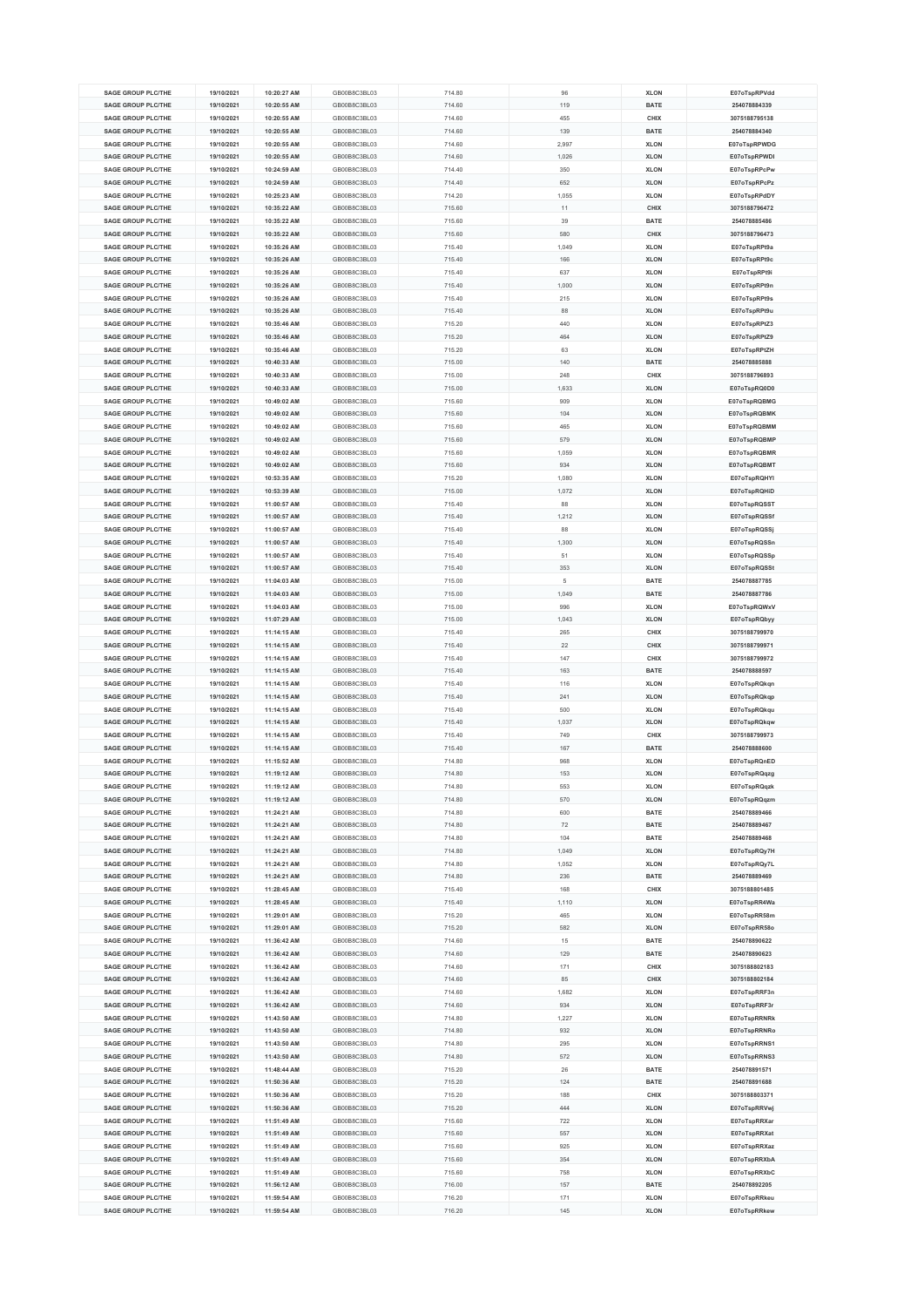| <b>SAGE GROUP PLC/THE</b> | 19/10/2021 | 11:59:54 AM | GB00B8C3BL03 | 716.20 | 202   | <b>BATE</b> | 254078892475  |
|---------------------------|------------|-------------|--------------|--------|-------|-------------|---------------|
|                           |            |             |              |        |       |             |               |
| <b>SAGE GROUP PLC/THE</b> | 19/10/2021 | 11:59:54 AM | GB00B8C3BL03 | 716.20 | 153   | CHIX        | 3075188804199 |
| <b>SAGE GROUP PLC/THE</b> | 19/10/2021 | 11:59:55 AM | GB00B8C3BL03 | 716.20 | 1,709 | <b>XLON</b> | E07oTspRRkml  |
| <b>SAGE GROUP PLC/THE</b> | 19/10/2021 | 11:59:55 AM | GB00B8C3BL03 | 716.20 | 322   | <b>XLON</b> | E07oTspRRkmn  |
| <b>SAGE GROUP PLC/THE</b> | 19/10/2021 | 11:59:55 AM | GB00B8C3BL03 | 716.20 | 984   | <b>XLON</b> | E07oTspRRkmr  |
| <b>SAGE GROUP PLC/THE</b> | 19/10/2021 | 11:59:55 AM | GB00B8C3BL03 | 716.20 | 203   | CHIX        | 3075188804210 |
|                           |            |             |              |        |       |             |               |
| <b>SAGE GROUP PLC/THE</b> | 19/10/2021 | 12:02:03 PM | GB00B8C3BL03 | 715.80 | 1,045 | <b>XLON</b> | E07oTspRRoIR  |
| <b>SAGE GROUP PLC/THE</b> | 19/10/2021 | 12:05:03 PM | GB00B8C3BL03 | 715.60 | 1,070 | <b>XLON</b> | E07oTspRRudZ  |
| <b>SAGE GROUP PLC/THE</b> | 19/10/2021 | 12:06:27 PM | GB00B8C3BL03 | 715.40 | 1,021 | <b>XLON</b> | E07oTspRRxm7  |
| <b>SAGE GROUP PLC/THE</b> | 19/10/2021 | 12:09:42 PM | GB00B8C3BL03 | 715.60 | 361   | <b>XLON</b> | E07oTspRS2qK  |
| <b>SAGE GROUP PLC/THE</b> | 19/10/2021 | 12:09:42 PM | GB00B8C3BL03 | 715.60 | 499   | <b>XLON</b> | E07oTspRS2qN  |
|                           |            |             |              |        |       |             |               |
| <b>SAGE GROUP PLC/THE</b> | 19/10/2021 | 12:11:33 PM | GB00B8C3BL03 | 715.80 | 1,042 | <b>XLON</b> | E07oTspRS62O  |
| <b>SAGE GROUP PLC/THE</b> | 19/10/2021 | 12:12:32 PM | GB00B8C3BL03 | 715.80 | 978   | <b>BATE</b> | 254078893462  |
| <b>SAGE GROUP PLC/THE</b> | 19/10/2021 | 12:16:05 PM | GB00B8C3BL03 | 715.80 | 1,008 | <b>XLON</b> | E07oTspRSCGw  |
| <b>SAGE GROUP PLC/THE</b> | 19/10/2021 | 12:20:46 PM | GB00B8C3BL03 | 716.00 | 1,531 | <b>XLON</b> | E07oTspRSJpa  |
| <b>SAGE GROUP PLC/THE</b> | 19/10/2021 | 12:20:46 PM | GB00B8C3BL03 | 716.00 | 622   | <b>XLON</b> |               |
|                           |            |             |              |        |       |             | E07oTspRSJpc  |
| <b>SAGE GROUP PLC/THE</b> | 19/10/2021 | 12:20:46 PM | GB00B8C3BL03 | 716.00 | 337   | <b>XLON</b> | E07oTspRSJpf  |
| <b>SAGE GROUP PLC/THE</b> | 19/10/2021 | 12:20:46 PM | GB00B8C3BL03 | 716.00 | 233   | CHIX        | 3075188806136 |
| <b>SAGE GROUP PLC/THE</b> | 19/10/2021 | 12:20:46 PM | GB00B8C3BL03 | 716.00 | 131   | <b>BATE</b> | 254078894067  |
| <b>SAGE GROUP PLC/THE</b> | 19/10/2021 | 12:24:25 PM | GB00B8C3BL03 | 716.00 | 990   | <b>XLON</b> | E07oTspRSOov  |
| <b>SAGE GROUP PLC/THE</b> | 19/10/2021 | 12:31:04 PM | GB00B8C3BL03 | 716.80 | 360   | <b>BATE</b> | 254078894801  |
|                           |            |             |              |        |       |             |               |
| <b>SAGE GROUP PLC/THE</b> | 19/10/2021 | 12:31:04 PM | GB00B8C3BL03 | 716.80 | 41    | <b>BATE</b> | 254078894802  |
| <b>SAGE GROUP PLC/THE</b> | 19/10/2021 | 12:31:04 PM | GB00B8C3BL03 | 716.80 | 18    | <b>BATE</b> | 254078894803  |
| <b>SAGE GROUP PLC/THE</b> | 19/10/2021 | 12:31:04 PM | GB00B8C3BL03 | 716.80 | 2,740 | <b>BATE</b> | 254078894804  |
| <b>SAGE GROUP PLC/THE</b> | 19/10/2021 | 12:32:41 PM | GB00B8C3BL03 | 716.80 | 82    | CHIX        | 3075188807074 |
| <b>SAGE GROUP PLC/THE</b> | 19/10/2021 | 12:38:54 PM | GB00B8C3BL03 | 717.40 | 656   | <b>XLON</b> | E07oTspRSk3i  |
| SAGE GROUP PLC/THE        | 19/10/2021 | 12:38:54 PM | GB00B8C3BL03 | 717.40 | 568   | <b>XLON</b> | E07oTspRSk3t  |
|                           |            |             |              |        |       |             |               |
| <b>SAGE GROUP PLC/THE</b> | 19/10/2021 | 12:38:54 PM | GB00B8C3BL03 | 717.40 | 539   | <b>XLON</b> | E07oTspRSk3v  |
| <b>SAGE GROUP PLC/THE</b> | 19/10/2021 | 12:38:54 PM | GB00B8C3BL03 | 717.40 | 568   | <b>XLON</b> | E07oTspRSk3z  |
| <b>SAGE GROUP PLC/THE</b> | 19/10/2021 | 12:38:54 PM | GB00B8C3BL03 | 717.40 | 641   | <b>XLON</b> | E07oTspRSk41  |
| <b>SAGE GROUP PLC/THE</b> | 19/10/2021 | 12:40:26 PM | GB00B8C3BL03 | 717.40 | 211   | <b>XLON</b> | E07oTspRSmXV  |
| <b>SAGE GROUP PLC/THE</b> | 19/10/2021 | 12:40:26 PM | GB00B8C3BL03 | 717.40 | 861   | <b>XLON</b> | E07oTspRSmXZ  |
|                           |            |             |              |        |       |             |               |
| <b>SAGE GROUP PLC/THE</b> | 19/10/2021 | 12:41:39 PM | GB00B8C3BL03 | 717.20 | 527   | <b>XLON</b> | E07oTspRSnxZ  |
| <b>SAGE GROUP PLC/THE</b> | 19/10/2021 | 12:41:39 PM | GB00B8C3BL03 | 717.20 | 576   | <b>XLON</b> | E07oTspRSnxb  |
| SAGE GROUP PLC/THE        | 19/10/2021 | 12:48:03 PM | GB00B8C3BL03 | 716.80 | 18    | <b>XLON</b> | E07oTspRSwd2  |
| <b>SAGE GROUP PLC/THE</b> | 19/10/2021 | 12:48:03 PM | GB00B8C3BL03 | 716.80 | 1,012 | <b>XLON</b> | E07oTspRSwd5  |
| <b>SAGE GROUP PLC/THE</b> |            | 12:48:03 PM | GB00B8C3BL03 |        | 980   | <b>XLON</b> |               |
|                           | 19/10/2021 |             |              | 716.80 |       |             | E07oTspRSwd9  |
| <b>SAGE GROUP PLC/THE</b> | 19/10/2021 | 12:50:54 PM | GB00B8C3BL03 | 716.80 | 1,639 | <b>XLON</b> | E07oTspRT0Th  |
| <b>SAGE GROUP PLC/THE</b> | 19/10/2021 | 12:50:54 PM | GB00B8C3BL03 | 716.80 | 248   | CHIX        | 3075188808897 |
| <b>SAGE GROUP PLC/THE</b> | 19/10/2021 | 12:50:54 PM | GB00B8C3BL03 | 716.80 | 99    | <b>BATE</b> | 254078896665  |
| <b>SAGE GROUP PLC/THE</b> | 19/10/2021 | 12:50:54 PM | GB00B8C3BL03 | 716.80 | 25    | <b>BATE</b> | 254078896666  |
| <b>SAGE GROUP PLC/THE</b> | 19/10/2021 | 12:50:54 PM | GB00B8C3BL03 | 716.80 | 17    | CHIX        | 3075188808898 |
|                           |            |             |              |        |       |             |               |
| <b>SAGE GROUP PLC/THE</b> | 19/10/2021 | 12:52:52 PM | GB00B8C3BL03 | 716.40 | 1,044 | <b>XLON</b> | E07oTspRT2e1  |
| <b>SAGE GROUP PLC/THE</b> | 19/10/2021 | 12:56:08 PM | GB00B8C3BL03 | 716.40 | 354   | <b>XLON</b> | E07oTspRT6bK  |
| <b>SAGE GROUP PLC/THE</b> | 19/10/2021 | 12:56:08 PM | GB00B8C3BL03 | 716.40 | 697   | <b>XLON</b> | E07oTspRT6bV  |
| <b>SAGE GROUP PLC/THE</b> | 19/10/2021 | 1:00:03 PM  | GB00B8C3BL03 | 716.80 | 567   | CHIX        | 3075188809798 |
| <b>SAGE GROUP PLC/THE</b> | 19/10/2021 | 1:00:03 PM  | GB00B8C3BL03 | 716.80 | 170   | CHIX        | 3075188809799 |
| <b>SAGE GROUP PLC/THE</b> |            |             | GB00B8C3BL03 |        | 475   |             | E07oTspRTBnk  |
|                           | 19/10/2021 | 1:00:03 PM  |              | 716.80 |       | <b>XLON</b> |               |
| <b>SAGE GROUP PLC/THE</b> | 19/10/2021 | 1:00:03 PM  | GB00B8C3BL03 | 716.80 | 437   | <b>XLON</b> | E07oTspRTBnt  |
| SAGE GROUP PLC/THE        | 19/10/2021 | 1:04:59 PM  | GB00B8C3BL03 | 716.80 | 231   | CHIX        | 3075188810208 |
| <b>SAGE GROUP PLC/THE</b> | 19/10/2021 | 1:04:59 PM  | GB00B8C3BL03 | 716.80 | 13    | CHIX        | 3075188810209 |
| SAGE GROUP PLC/THE        | 19/10/2021 | 1:04:59 PM  | GB00B8C3BL03 | 716.80 | 177   | <b>XLON</b> | E07oTspRTILv  |
| <b>SAGE GROUP PLC/THE</b> | 19/10/2021 | 1:04:59 PM  | GB00B8C3BL03 | 716.80 | 120   | <b>XLON</b> | E07oTspRTILx  |
| SAGE GROUP PLC/THE        |            |             | GB00B8C3BL03 |        |       |             |               |
|                           | 19/10/2021 | 1:04:59 PM  |              | 716.80 | 730   | <b>XLON</b> | E07oTspRTILz  |
| <b>SAGE GROUP PLC/THE</b> | 19/10/2021 | 1:04:59 PM  | GB00B8C3BL03 | 716.80 | 806   | CHIX        | 3075188810210 |
| <b>SAGE GROUP PLC/THE</b> | 19/10/2021 | 1:04:59 PM  | GB00B8C3BL03 | 716.80 | 250   | BATE        | 254078897776  |
| <b>SAGE GROUP PLC/THE</b> | 19/10/2021 | 1:04:59 PM  | GB00B8C3BL03 | 716.80 | 653   | CHIX        | 3075188810214 |
| <b>SAGE GROUP PLC/THE</b> | 19/10/2021 | 1:05:05 PM  | GB00B8C3BL03 | 716.80 | 134   | CHIX        | 3075188810224 |
| <b>SAGE GROUP PLC/THE</b> | 19/10/2021 | 1:14:26 PM  | GB00B8C3BL03 | 716.60 | 490   | BATE        | 254078898584  |
|                           |            |             |              |        |       |             |               |
| <b>SAGE GROUP PLC/THE</b> | 19/10/2021 | 1:14:26 PM  | GB00B8C3BL03 | 716.60 | 25    | <b>BATE</b> | 254078898585  |
| <b>SAGE GROUP PLC/THE</b> | 19/10/2021 | 1:15:32 PM  | GB00B8C3BL03 | 716.60 | 537   | <b>XLON</b> | E07oTspRTVXB  |
| <b>SAGE GROUP PLC/THE</b> | 19/10/2021 | 1:16:25 PM  | GB00B8C3BL03 | 716.60 | 434   | <b>BATE</b> | 254078898803  |
| <b>SAGE GROUP PLC/THE</b> | 19/10/2021 | 1:16:25 PM  | GB00B8C3BL03 | 716.60 | 79    | <b>BATE</b> | 254078898804  |
| <b>SAGE GROUP PLC/THE</b> | 19/10/2021 | 1:17:30 PM  | GB00B8C3BL03 | 716.60 | 505   | <b>XLON</b> | E07oTspRTXsV  |
| <b>SAGE GROUP PLC/THE</b> | 19/10/2021 | 1:18:28 PM  | GB00B8C3BL03 | 716.60 | 380   | BATE        | 254078899013  |
|                           |            |             |              |        |       |             |               |
| <b>SAGE GROUP PLC/THE</b> | 19/10/2021 | 1:18:28 PM  | GB00B8C3BL03 | 716.60 | 165   | <b>BATE</b> | 254078899014  |
| <b>SAGE GROUP PLC/THE</b> | 19/10/2021 | 1:19:28 PM  | GB00B8C3BL03 | 716.80 | 488   | <b>XLON</b> | E07oTspRTacX  |
| <b>SAGE GROUP PLC/THE</b> | 19/10/2021 | 1:19:44 PM  | GB00B8C3BL03 | 716.60 | 287   | CHIX        | 3075188811623 |
| <b>SAGE GROUP PLC/THE</b> | 19/10/2021 | 1:19:44 PM  | GB00B8C3BL03 | 716.60 | 162   | BATE        | 254078899108  |
| <b>SAGE GROUP PLC/THE</b> | 19/10/2021 | 1:19:44 PM  | GB00B8C3BL03 | 716.60 | 162   | <b>BATE</b> | 254078899110  |
| <b>SAGE GROUP PLC/THE</b> | 19/10/2021 | 1:19:44 PM  | GB00B8C3BL03 | 716.60 | 88    | <b>BATE</b> | 254078899111  |
|                           |            |             |              |        |       |             |               |
| <b>SAGE GROUP PLC/THE</b> | 19/10/2021 | 1:19:44 PM  | GB00B8C3BL03 | 716.60 | 287   | CHIX        | 3075188811627 |
| <b>SAGE GROUP PLC/THE</b> | 19/10/2021 | 1:19:44 PM  | GB00B8C3BL03 | 716.60 | 287   | CHIX        | 3075188811628 |
| <b>SAGE GROUP PLC/THE</b> | 19/10/2021 | 1:19:44 PM  | GB00B8C3BL03 | 716.60 | 287   | CHIX        | 3075188811629 |
| <b>SAGE GROUP PLC/THE</b> | 19/10/2021 | 1:19:44 PM  | GB00B8C3BL03 | 716.60 | 92    | CHIX        | 3075188811630 |
| <b>SAGE GROUP PLC/THE</b> | 19/10/2021 | 1:19:44 PM  | GB00B8C3BL03 | 716.60 | 162   | BATE        | 254078899112  |
| <b>SAGE GROUP PLC/THE</b> | 19/10/2021 | 1:19:44 PM  | GB00B8C3BL03 | 716.60 | 162   | BATE        | 254078899113  |
|                           |            |             |              |        |       |             |               |
| <b>SAGE GROUP PLC/THE</b> | 19/10/2021 | 1:19:44 PM  | GB00B8C3BL03 | 716.60 | 162   | BATE        | 254078899114  |
| <b>SAGE GROUP PLC/THE</b> | 19/10/2021 | 1:19:44 PM  | GB00B8C3BL03 | 716.60 | 162   | <b>BATE</b> | 254078899115  |
| <b>SAGE GROUP PLC/THE</b> | 19/10/2021 | 1:19:44 PM  | GB00B8C3BL03 | 716.60 | 162   | BATE        | 254078899116  |
| <b>SAGE GROUP PLC/THE</b> | 19/10/2021 | 1:19:44 PM  | GB00B8C3BL03 | 716.60 | 18    | <b>BATE</b> | 254078899117  |
| <b>SAGE GROUP PLC/THE</b> | 19/10/2021 | 1:19:44 PM  | GB00B8C3BL03 | 716.60 | 1,890 | <b>XLON</b> | E07oTspRTazU  |
| <b>SAGE GROUP PLC/THE</b> | 19/10/2021 | 1:19:44 PM  | GB00B8C3BL03 | 716.60 | 311   | <b>XLON</b> | E07oTspRTazd  |
|                           |            |             |              |        |       |             |               |
| <b>SAGE GROUP PLC/THE</b> | 19/10/2021 | 1:22:51 PM  | GB00B8C3BL03 | 715.80 | 1,141 | <b>XLON</b> | E07oTspRTftc  |
| <b>SAGE GROUP PLC/THE</b> | 19/10/2021 | 1:22:51 PM  | GB00B8C3BL03 | 715.80 | 1,104 | <b>XLON</b> | E07oTspRTfte  |
| <b>SAGE GROUP PLC/THE</b> | 19/10/2021 | 1:32:54 PM  | GB00B8C3BL03 | 716.40 | 540   | <b>XLON</b> | E07oTspRTtXG  |
| <b>SAGE GROUP PLC/THE</b> | 19/10/2021 | 1:33:51 PM  | GB00B8C3BL03 | 716.40 | 538   | <b>XLON</b> | E07oTspRTvFd  |
| <b>SAGE GROUP PLC/THE</b> | 19/10/2021 | 1:35:33 PM  | GB00B8C3BL03 | 716.60 | 251   | <b>XLON</b> | E07oTspRTxgd  |
|                           |            |             |              |        |       |             |               |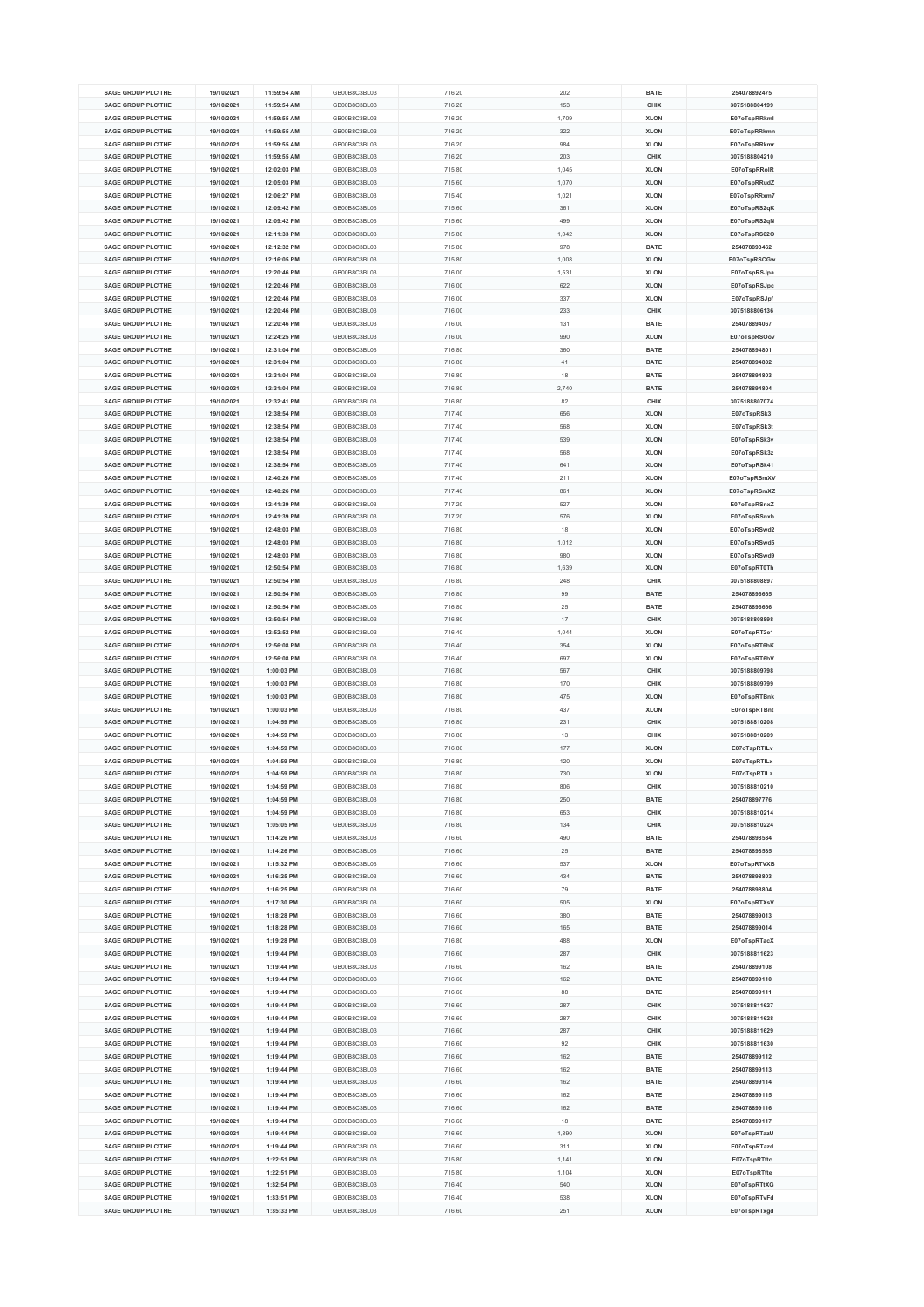| <b>SAGE GROUP PLC/THE</b><br><b>SAGE GROUP PLC/THE</b><br><b>SAGE GROUP PLC/THE</b> | 19/10/2021 | 1:37:35 PM | GB00B8C3BL03 | 716.80 | 22    |             | 3075188813381 |
|-------------------------------------------------------------------------------------|------------|------------|--------------|--------|-------|-------------|---------------|
|                                                                                     |            |            |              |        |       | CHIX        |               |
|                                                                                     | 19/10/2021 | 1:37:35 PM | GB00B8C3BL03 | 716.80 | 13    | <b>BATE</b> | 254078900713  |
|                                                                                     | 19/10/2021 | 1:37:35 PM | GB00B8C3BL03 | 716.80 | 194   | CHIX        | 3075188813384 |
| <b>SAGE GROUP PLC/THE</b>                                                           | 19/10/2021 | 1:37:35 PM | GB00B8C3BL03 | 716.80 | 6     | CHIX        | 3075188813386 |
| <b>SAGE GROUP PLC/THE</b>                                                           | 19/10/2021 | 1:37:35 PM | GB00B8C3BL03 | 716.80 | 811   | <b>XLON</b> | E07oTspRU0kN  |
| <b>SAGE GROUP PLC/THE</b>                                                           | 19/10/2021 | 1:37:35 PM | GB00B8C3BL03 | 716.80 | 280   | <b>XLON</b> | E07oTspRU0kX  |
|                                                                                     |            |            |              |        |       |             |               |
| <b>SAGE GROUP PLC/THE</b>                                                           | 19/10/2021 | 1:37:35 PM | GB00B8C3BL03 | 716.80 | 109   | <b>XLON</b> | E07oTspRU0kd  |
| <b>SAGE GROUP PLC/THE</b>                                                           | 19/10/2021 | 1:37:35 PM | GB00B8C3BL03 | 716.80 | 855   | <b>XLON</b> | E07oTspRU0kf  |
| <b>SAGE GROUP PLC/THE</b>                                                           | 19/10/2021 | 1:37:35 PM | GB00B8C3BL03 | 716.80 | 420   | <b>XLON</b> | E07oTspRU0kj  |
| <b>SAGE GROUP PLC/THE</b>                                                           | 19/10/2021 | 1:37:35 PM | GB00B8C3BL03 | 716.80 | 822   | <b>XLON</b> | E07oTspRU0kl  |
| <b>SAGE GROUP PLC/THE</b>                                                           | 19/10/2021 | 1:37:35 PM | GB00B8C3BL03 | 716.80 | 378   | <b>XLON</b> | E07oTspRU0kn  |
|                                                                                     |            |            |              |        |       |             |               |
| <b>SAGE GROUP PLC/THE</b>                                                           | 19/10/2021 | 1:37:35 PM | GB00B8C3BL03 | 716.80 | 42    | <b>XLON</b> | E07oTspRU0kp  |
| SAGE GROUP PLC/THE                                                                  | 19/10/2021 | 1:37:35 PM | GB00B8C3BL03 | 716.80 | 1,200 | <b>XLON</b> | E07oTspRU0kt  |
| <b>SAGE GROUP PLC/THE</b>                                                           | 19/10/2021 | 1:37:35 PM | GB00B8C3BL03 | 716.80 | 42    | <b>XLON</b> | E07oTspRU0kv  |
| SAGE GROUP PLC/THE                                                                  | 19/10/2021 | 1:37:35 PM | GB00B8C3BL03 | 716.80 | 420   | <b>XLON</b> | E07oTspRU0kz  |
| <b>SAGE GROUP PLC/THE</b>                                                           |            |            | GB00B8C3BL03 |        | 381   |             |               |
|                                                                                     | 19/10/2021 | 1:37:35 PM |              | 716.80 |       | <b>XLON</b> | E07oTspRU0l1  |
| <b>SAGE GROUP PLC/THE</b>                                                           | 19/10/2021 | 1:37:35 PM | GB00B8C3BL03 | 716.80 | 109   | <b>BATE</b> | 254078900718  |
| <b>SAGE GROUP PLC/THE</b>                                                           | 19/10/2021 | 1:37:35 PM | GB00B8C3BL03 | 716.80 | 13    | <b>BATE</b> | 254078900720  |
| <b>SAGE GROUP PLC/THE</b>                                                           | 19/10/2021 | 1:37:35 PM | GB00B8C3BL03 | 716.80 | 16    | CHIX        | 3075188813387 |
| <b>SAGE GROUP PLC/THE</b>                                                           | 19/10/2021 | 1:37:35 PM | GB00B8C3BL03 | 716.80 | 64    | <b>XLON</b> | E07oTspRU0IL  |
| <b>SAGE GROUP PLC/THE</b>                                                           | 19/10/2021 | 1:38:00 PM | GB00B8C3BL03 | 716.80 | 710   | <b>XLON</b> | E07oTspRU1la  |
|                                                                                     |            |            |              |        |       |             |               |
| <b>SAGE GROUP PLC/THE</b>                                                           | 19/10/2021 | 1:38:00 PM | GB00B8C3BL03 | 716.80 | 461   | <b>XLON</b> | E07oTspRU1lc  |
| <b>SAGE GROUP PLC/THE</b>                                                           | 19/10/2021 | 1:38:00 PM | GB00B8C3BL03 | 716.80 | 526   | <b>XLON</b> | E07oTspRU1lk  |
| <b>SAGE GROUP PLC/THE</b>                                                           | 19/10/2021 | 1:38:00 PM | GB00B8C3BL03 | 716.80 | 514   | <b>XLON</b> | E07oTspRU1lo  |
| <b>SAGE GROUP PLC/THE</b>                                                           | 19/10/2021 | 1:38:00 PM | GB00B8C3BL03 | 716.80 | 133   | <b>XLON</b> | E07oTspRU1lz  |
| <b>SAGE GROUP PLC/THE</b>                                                           | 19/10/2021 | 1:43:30 PM | GB00B8C3BL03 | 716.20 | 196   | <b>BATE</b> | 254078901415  |
|                                                                                     |            |            |              |        |       |             |               |
| <b>SAGE GROUP PLC/THE</b>                                                           | 19/10/2021 | 1:43:30 PM | GB00B8C3BL03 | 716.20 | 27    | CHIX        | 3075188814287 |
| SAGE GROUP PLC/THE                                                                  | 19/10/2021 | 1:43:30 PM | GB00B8C3BL03 | 716.20 | 197   | CHIX        | 3075188814288 |
| <b>SAGE GROUP PLC/THE</b>                                                           | 19/10/2021 | 1:43:30 PM | GB00B8C3BL03 | 716.20 | 101   | CHIX        | 3075188814289 |
| <b>SAGE GROUP PLC/THE</b>                                                           | 19/10/2021 | 1:43:30 PM | GB00B8C3BL03 | 716.20 | 229   | <b>XLON</b> | E07oTspRUAFs  |
| <b>SAGE GROUP PLC/THE</b>                                                           | 19/10/2021 | 1:43:30 PM | GB00B8C3BL03 | 716.20 | 246   | <b>XLON</b> | E07oTspRUAFu  |
| <b>SAGE GROUP PLC/THE</b>                                                           |            |            |              |        |       |             |               |
|                                                                                     | 19/10/2021 | 1:43:30 PM | GB00B8C3BL03 | 716.20 | 22    | CHIX        | 3075188814290 |
| <b>SAGE GROUP PLC/THE</b>                                                           | 19/10/2021 | 1:43:32 PM | GB00B8C3BL03 | 716.20 | 499   | <b>XLON</b> | E07oTspRUAIV  |
| SAGE GROUP PLC/THE                                                                  | 19/10/2021 | 1:43:34 PM | GB00B8C3BL03 | 716.20 | 764   | <b>XLON</b> | E07oTspRUAKz  |
| <b>SAGE GROUP PLC/THE</b>                                                           | 19/10/2021 | 1:43:34 PM | GB00B8C3BL03 | 716.20 | 543   | <b>XLON</b> | E07oTspRUAL1  |
| <b>SAGE GROUP PLC/THE</b>                                                           | 19/10/2021 | 1:46:06 PM | GB00B8C3BL03 | 716.00 | 104   | <b>BATE</b> | 254078901701  |
|                                                                                     |            |            |              |        |       |             |               |
| <b>SAGE GROUP PLC/THE</b>                                                           | 19/10/2021 | 1:46:06 PM | GB00B8C3BL03 | 716.00 | 184   | CHIX        | 3075188814655 |
| <b>SAGE GROUP PLC/THE</b>                                                           | 19/10/2021 | 1:46:06 PM | GB00B8C3BL03 | 716.00 | 178   | <b>XLON</b> | E07oTspRUENg  |
| <b>SAGE GROUP PLC/THE</b>                                                           | 19/10/2021 | 1:46:06 PM | GB00B8C3BL03 | 716.00 | 453   | <b>XLON</b> | E07oTspRUENn  |
| <b>SAGE GROUP PLC/THE</b>                                                           | 19/10/2021 | 1:46:06 PM | GB00B8C3BL03 | 716.00 | 579   | <b>XLON</b> | E07oTspRUENp  |
| <b>SAGE GROUP PLC/THE</b>                                                           | 19/10/2021 | 1:47:53 PM | GB00B8C3BL03 | 716.00 | 1.160 | <b>XLON</b> | E07oTspRUHfG  |
| <b>SAGE GROUP PLC/THE</b>                                                           | 19/10/2021 | 1:47:53 PM | GB00B8C3BL03 | 716.00 | 176   | CHIX        | 3075188814872 |
|                                                                                     |            |            |              |        |       |             |               |
| <b>SAGE GROUP PLC/THE</b>                                                           | 19/10/2021 | 1:47:53 PM | GB00B8C3BL03 | 716.00 | 99    | <b>XLON</b> | E07oTspRUHfc  |
| <b>SAGE GROUP PLC/THE</b>                                                           | 19/10/2021 | 1:50:27 PM | GB00B8C3BL03 | 715.60 | 1,361 | <b>XLON</b> | E07oTspRUMOE  |
| <b>SAGE GROUP PLC/THE</b>                                                           | 19/10/2021 | 1:50:27 PM | GB00B8C3BL03 | 715.60 | 207   | CHIX        | 3075188815172 |
| <b>SAGE GROUP PLC/THE</b>                                                           | 19/10/2021 | 1:50:27 PM | GB00B8C3BL03 | 715.60 | 117   | <b>BATE</b> | 254078902184  |
| <b>SAGE GROUP PLC/THE</b>                                                           | 19/10/2021 | 1:58:19 PM | GB00B8C3BL03 | 715.80 | 1,311 | <b>XLON</b> | E07oTspRUYmw  |
|                                                                                     |            |            |              |        |       |             |               |
| <b>SAGE GROUP PLC/THE</b>                                                           | 19/10/2021 | 1:58:19 PM | GB00B8C3BL03 | 715.80 | 112   | <b>BATE</b> | 254078902957  |
| <b>SAGE GROUP PLC/THE</b>                                                           | 19/10/2021 | 1:58:19 PM | GB00B8C3BL03 | 715.80 | 199   | CHIX        | 3075188816062 |
| <b>SAGE GROUP PLC/THE</b>                                                           | 19/10/2021 | 1:58:32 PM | GB00B8C3BL03 | 715.60 | 101   | <b>BATE</b> | 254078902991  |
| SAGE GROUP PLC/THE                                                                  | 19/10/2021 | 1:58:32 PM | GB00B8C3BL03 | 715.60 | 103   | <b>BATE</b> | 254078902992  |
| <b>SAGE GROUP PLC/THE</b>                                                           | 19/10/2021 | 1:58:32 PM | GB00B8C3BL03 | 715.60 | 101   | <b>BATE</b> | 254078902993  |
| <b>SAGE GROUP PLC/THE</b>                                                           | 19/10/2021 | 1:58:32 PM | GB00B8C3BL03 | 715.60 | 29    | CHIX        | 3075188816100 |
| <b>SAGE GROUP PLC/THE</b>                                                           | 19/10/2021 |            | GB00B8C3BL03 |        | 62    | CHIX        | 3075188816101 |
|                                                                                     |            | 1:58:32 PM |              | 715.60 |       |             |               |
|                                                                                     | 19/10/2021 | 1:58:32 PM |              |        |       |             |               |
| <b>SAGE GROUP PLC/THE</b>                                                           |            |            | GB00B8C3BL03 | 715.60 | 26    | <b>XLON</b> | E07oTspRUZJ9  |
| <b>SAGE GROUP PLC/THE</b>                                                           | 19/10/2021 | 1:58:32 PM | GB00B8C3BL03 | 715.60 | 247   | <b>XLON</b> | E07oTspRUZJB  |
| <b>SAGE GROUP PLC/THE</b>                                                           | 19/10/2021 | 1:59:26 PM | GB00B8C3BL03 | 715.60 | 81    | BATE        | 254078903089  |
| <b>SAGE GROUP PLC/THE</b>                                                           | 19/10/2021 | 1:59:26 PM | GB00B8C3BL03 | 715.60 | 88    | CHIX        | 3075188816229 |
|                                                                                     |            | 1:59:26 PM | GB00B8C3BL03 |        |       |             | 3075188816230 |
| <b>SAGE GROUP PLC/THE</b>                                                           | 19/10/2021 |            |              | 715.60 | 65    | CHIX        |               |
| <b>SAGE GROUP PLC/THE</b>                                                           | 19/10/2021 | 1:59:26 PM | GB00B8C3BL03 | 715.60 | 11    | <b>BATE</b> | 254078903090  |
| <b>SAGE GROUP PLC/THE</b>                                                           | 19/10/2021 | 1:59:26 PM | GB00B8C3BL03 | 715.60 | 905   | <b>XLON</b> | E07oTspRUaPw  |
| <b>SAGE GROUP PLC/THE</b>                                                           | 19/10/2021 | 1:59:26 PM | GB00B8C3BL03 | 715.60 | 1,199 | <b>XLON</b> | E07oTspRUaPy  |
| <b>SAGE GROUP PLC/THE</b>                                                           | 19/10/2021 | 1:59:26 PM | GB00B8C3BL03 | 715.60 | 1,072 | <b>XLON</b> | E07oTspRUaQ0  |
| <b>SAGE GROUP PLC/THE</b>                                                           | 19/10/2021 | 1:59:26 PM | GB00B8C3BL03 | 715.60 | 29    | CHIX        | 3075188816231 |
| <b>SAGE GROUP PLC/THE</b>                                                           | 19/10/2021 | 1:59:26 PM | GB00B8C3BL03 |        |       | <b>XLON</b> |               |
|                                                                                     |            |            |              | 715.60 | 162   |             | E07oTspRUaQG  |
| <b>SAGE GROUP PLC/THE</b>                                                           | 19/10/2021 | 1:59:27 PM | GB00B8C3BL03 | 715.60 | 88    | CHIX        | 3075188816234 |
| <b>SAGE GROUP PLC/THE</b>                                                           | 19/10/2021 | 2:00:32 PM | GB00B8C3BL03 | 715.20 | 108   | <b>BATE</b> | 254078903231  |
| <b>SAGE GROUP PLC/THE</b>                                                           | 19/10/2021 | 2:00:32 PM | GB00B8C3BL03 | 715.20 | 19    | CHIX        | 3075188816396 |
| <b>SAGE GROUP PLC/THE</b>                                                           | 19/10/2021 | 2:00:33 PM | GB00B8C3BL03 | 715.20 | 321   | <b>XLON</b> | E07oTspRUd9r  |
| <b>SAGE GROUP PLC/THE</b>                                                           | 19/10/2021 | 2:00:41 PM | GB00B8C3BL03 | 715.20 | 53    | CHIX        | 3075188816409 |
| <b>SAGE GROUP PLC/THE</b>                                                           | 19/10/2021 | 2:00:41 PM | GB00B8C3BL03 | 715.20 | 119   | CHIX        | 3075188816410 |
|                                                                                     |            |            |              |        |       |             |               |
| <b>SAGE GROUP PLC/THE</b>                                                           | 19/10/2021 | 2:00:41 PM | GB00B8C3BL03 | 715.20 | 169   | <b>XLON</b> | E07oTspRUdR4  |
| <b>SAGE GROUP PLC/THE</b>                                                           | 19/10/2021 | 2:00:41 PM | GB00B8C3BL03 | 715.20 | 767   | <b>XLON</b> | E07oTspRUdR6  |
| <b>SAGE GROUP PLC/THE</b>                                                           | 19/10/2021 | 2:05:03 PM | GB00B8C3BL03 | 715.20 | 1,160 | <b>XLON</b> | E07oTspRUI62  |
| <b>SAGE GROUP PLC/THE</b>                                                           | 19/10/2021 | 2:05:03 PM | GB00B8C3BL03 | 715.20 | 1,126 | <b>XLON</b> | E07oTspRUI66  |
| <b>SAGE GROUP PLC/THE</b>                                                           | 19/10/2021 | 2:05:03 PM | GB00B8C3BL03 | 715.20 | 176   | CHIX        | 3075188816963 |
| <b>SAGE GROUP PLC/THE</b>                                                           | 19/10/2021 | 2:05:03 PM | GB00B8C3BL03 | 715.20 | 171   | CHIX        | 3075188816965 |
|                                                                                     |            |            |              |        |       |             |               |
| <b>SAGE GROUP PLC/THE</b>                                                           | 19/10/2021 | 2:05:03 PM | GB00B8C3BL03 | 715.20 | 99    | BATE        | 254078903771  |
| <b>SAGE GROUP PLC/THE</b>                                                           | 19/10/2021 | 2:05:03 PM | GB00B8C3BL03 | 715.20 | 97    | <b>BATE</b> | 254078903772  |
| <b>SAGE GROUP PLC/THE</b>                                                           | 19/10/2021 | 2:10:05 PM | GB00B8C3BL03 | 715.60 | 1,545 | <b>XLON</b> | E07oTspRUtnf  |
| <b>SAGE GROUP PLC/THE</b>                                                           | 19/10/2021 | 2:10:05 PM | GB00B8C3BL03 | 715.60 | 1,126 | <b>XLON</b> | E07oTspRUtnj  |
| <b>SAGE GROUP PLC/THE</b>                                                           | 19/10/2021 | 2:10:05 PM | GB00B8C3BL03 | 715.60 | 408   | <b>XLON</b> | E07oTspRUtnp  |
| <b>SAGE GROUP PLC/THE</b>                                                           | 19/10/2021 | 2:10:05 PM | GB00B8C3BL03 | 715.60 | 11    | <b>XLON</b> |               |
|                                                                                     |            |            |              |        |       |             | E07oTspRUtnr  |
| <b>SAGE GROUP PLC/THE</b>                                                           | 19/10/2021 | 2:10:05 PM | GB00B8C3BL03 | 715.60 | 471   | <b>XLON</b> | E07oTspRUtnt  |
| <b>SAGE GROUP PLC/THE</b>                                                           | 19/10/2021 | 2:11:13 PM | GB00B8C3BL03 | 715.40 | 200   | CHIX        | 3075188817726 |
| <b>SAGE GROUP PLC/THE</b>                                                           | 19/10/2021 | 2:11:13 PM | GB00B8C3BL03 | 715.40 | 68    | <b>BATE</b> | 254078904437  |
| <b>SAGE GROUP PLC/THE</b>                                                           | 19/10/2021 | 2:11:13 PM | GB00B8C3BL03 | 715.40 | 45    | <b>BATE</b> | 254078904438  |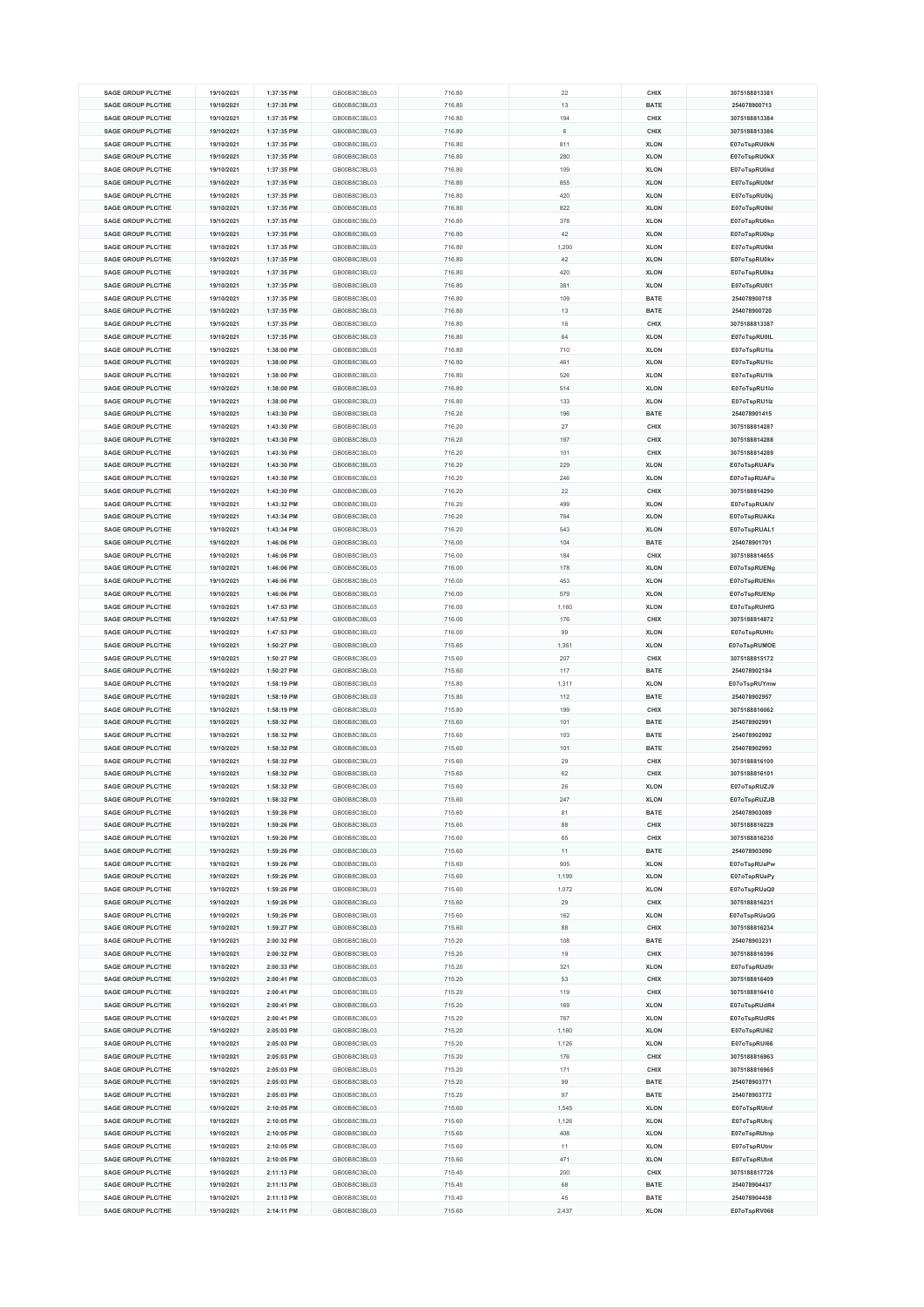| <b>SAGE GROUP PLC/THE</b><br><b>SAGE GROUP PLC/THE</b><br><b>SAGE GROUP PLC/THE</b> | 19/10/2021               |                          | GB00B8C3BL03                 | 715.60           | 371       | CHIX                |                               |
|-------------------------------------------------------------------------------------|--------------------------|--------------------------|------------------------------|------------------|-----------|---------------------|-------------------------------|
|                                                                                     |                          | 2:14:11 PM               |                              |                  |           |                     | 3075188818071                 |
|                                                                                     | 19/10/2021               | 2:14:11 PM               | GB00B8C3BL03                 | 715.60           | 209       | <b>BATE</b>         | 254078904720                  |
|                                                                                     | 19/10/2021               | 2:19:31 PM               | GB00B8C3BL03                 | 716.00           | 35        | CHIX                | 3075188818753                 |
| <b>SAGE GROUP PLC/THE</b>                                                           | 19/10/2021               | 2:19:31 PM               | GB00B8C3BL03                 | 716.00           | 243       | <b>BATE</b>         | 254078905417                  |
| SAGE GROUP PLC/THE                                                                  | 19/10/2021               | 2:19:31 PM               | GB00B8C3BL03                 | 716.00           | 176       | CHIX                | 3075188818754                 |
| <b>SAGE GROUP PLC/THE</b>                                                           | 19/10/2021               | 2:19:31 PM               | GB00B8C3BL03                 | 716.00           | 218       | CHIX                | 3075188818755                 |
|                                                                                     |                          |                          |                              |                  |           |                     |                               |
| SAGE GROUP PLC/THE                                                                  | 19/10/2021               | 2:19:51 PM               | GB00B8C3BL03                 | 716.00           | 2,826     | <b>XLON</b>         | E07oTspRVAYm                  |
| <b>SAGE GROUP PLC/THE</b>                                                           | 19/10/2021               | 2:19:51 PM               | GB00B8C3BL03                 | 716.00           | 721       | <b>XLON</b>         | E07oTspRVAYo                  |
| <b>SAGE GROUP PLC/THE</b>                                                           | 19/10/2021               | 2:19:51 PM               | GB00B8C3BL03                 | 716.00           | 198       | CHIX                | 3075188818775                 |
| <b>SAGE GROUP PLC/THE</b>                                                           | 19/10/2021               | 2:19:51 PM               | GB00B8C3BL03                 | 716.00           | 111       | <b>BATE</b>         | 254078905432                  |
| <b>SAGE GROUP PLC/THE</b>                                                           | 19/10/2021               | 2:19:51 PM               | GB00B8C3BL03                 | 716.00           | 449       | <b>XLON</b>         | E07oTspRVAYw                  |
|                                                                                     |                          |                          |                              |                  |           |                     |                               |
| <b>SAGE GROUP PLC/THE</b>                                                           | 19/10/2021               | 2:19:51 PM               | GB00B8C3BL03                 | 716.00           | 129       | <b>XLON</b>         | E07oTspRVAYy                  |
| SAGE GROUP PLC/THE                                                                  | 19/10/2021               | 2:23:51 PM               | GB00B8C3BL03                 | 715.80           | 2,644     | <b>XLON</b>         | E07oTspRVH04                  |
| <b>SAGE GROUP PLC/THE</b>                                                           | 19/10/2021               | 2:23:51 PM               | GB00B8C3BL03                 | 715.80           | 49        | <b>BATE</b>         | 254078905912                  |
| SAGE GROUP PLC/THE                                                                  | 19/10/2021               | 2:23:51 PM               | GB00B8C3BL03                 | 715.80           | 178       | <b>BATE</b>         | 254078905913                  |
| <b>SAGE GROUP PLC/THE</b>                                                           | 19/10/2021               | 2:23:51 PM               | GB00B8C3BL03                 | 715.80           | 402       | CHIX                | 3075188819219                 |
|                                                                                     | 19/10/2021               |                          |                              |                  |           |                     |                               |
| <b>SAGE GROUP PLC/THE</b>                                                           |                          | 2:25:47 PM               | GB00B8C3BL03                 | 716.20           | 80        | <b>BATE</b>         | 254078906207                  |
| <b>SAGE GROUP PLC/THE</b>                                                           | 19/10/2021               | 2:27:17 PM               | GB00B8C3BL03                 | 716.80           | 168       | <b>BATE</b>         | 254078906464                  |
| <b>SAGE GROUP PLC/THE</b>                                                           | 19/10/2021               | 2:27:17 PM               | GB00B8C3BL03                 | 716.80           | 41        | CHIX                | 3075188819821                 |
| <b>SAGE GROUP PLC/THE</b>                                                           | 19/10/2021               | 2:27:17 PM               | GB00B8C3BL03                 | 716.80           | 255       | CHIX                | 3075188819822                 |
| <b>SAGE GROUP PLC/THE</b>                                                           | 19/10/2021               | 2:27:17 PM               | GB00B8C3BL03                 | 716.80           | 363       | <b>XLON</b>         | E07oTspRVQor                  |
| <b>SAGE GROUP PLC/THE</b>                                                           | 19/10/2021               | 2:27:17 PM               | GB00B8C3BL03                 | 716.80           | 829       | <b>XLON</b>         | E07oTspRVQoy                  |
|                                                                                     |                          |                          |                              |                  |           |                     |                               |
| <b>SAGE GROUP PLC/THE</b>                                                           | 19/10/2021               | 2:27:17 PM               | GB00B8C3BL03                 | 716.80           | 760       | <b>XLON</b>         | E07oTspRVQp4                  |
| <b>SAGE GROUP PLC/THE</b>                                                           | 19/10/2021               | 2:28:36 PM               | GB00B8C3BL03                 | 716.60           | 252       | CHIX                | 3075188820016                 |
| <b>SAGE GROUP PLC/THE</b>                                                           | 19/10/2021               | 2:28:36 PM               | GB00B8C3BL03                 | 716.60           | 142       | <b>BATE</b>         | 254078906627                  |
| <b>SAGE GROUP PLC/THE</b>                                                           | 19/10/2021               | 2:28:36 PM               | GB00B8C3BL03                 | 716.60           | 1,655     | <b>XLON</b>         | E07oTspRVUAJ                  |
| <b>SAGE GROUP PLC/THE</b>                                                           | 19/10/2021               | 2:30:12 PM               | GB00B8C3BL03                 | 716.60           | 212       | <b>XLON</b>         | E07oTspRVZ6p                  |
| SAGE GROUP PLC/THE                                                                  | 19/10/2021               | 2:30:12 PM               | GB00B8C3BL03                 | 716.60           | 323       | CHIX                | 3075188820459                 |
|                                                                                     |                          |                          |                              |                  |           |                     |                               |
| <b>SAGE GROUP PLC/THE</b>                                                           | 19/10/2021               | 2:30:12 PM               | GB00B8C3BL03                 | 716.60           | 183       | <b>BATE</b>         | 254078907025                  |
| <b>SAGE GROUP PLC/THE</b>                                                           | 19/10/2021               | 2:30:12 PM               | GB00B8C3BL03                 | 716.60           | 1,918     | <b>XLON</b>         | E07oTspRVZ6u                  |
| <b>SAGE GROUP PLC/THE</b>                                                           | 19/10/2021               | 2:32:35 PM               | GB00B8C3BL03                 | 716.40           | 2,162     | <b>XLON</b>         | E07oTspRVnb8                  |
| <b>SAGE GROUP PLC/THE</b>                                                           | 19/10/2021               | 2:32:35 PM               | GB00B8C3BL03                 | 716.40           | 328       | CHIX                | 3075188821276                 |
| <b>SAGE GROUP PLC/THE</b>                                                           | 19/10/2021               | 2:32:35 PM               | GB00B8C3BL03                 | 716.40           | 186       | <b>BATE</b>         | 254078907798                  |
| SAGE GROUP PLC/THE                                                                  |                          |                          |                              |                  |           |                     |                               |
|                                                                                     | 19/10/2021               | 2:33:35 PM               | GB00B8C3BL03                 | 716.00           | 183       | <b>XLON</b>         | E07oTspRVtJw                  |
| <b>SAGE GROUP PLC/THE</b>                                                           | 19/10/2021               | 2:33:35 PM               | GB00B8C3BL03                 | 716.00           | 60        | <b>BATE</b>         | 254078908057                  |
| <b>SAGE GROUP PLC/THE</b>                                                           | 19/10/2021               | 2:34:11 PM               | GB00B8C3BL03                 | 715.80           | 1,678     | <b>XLON</b>         | E07oTspRVw0u                  |
| <b>SAGE GROUP PLC/THE</b>                                                           | 19/10/2021               | 2:34:11 PM               | GB00B8C3BL03                 | 715.80           | 144       | <b>BATE</b>         | 254078908175                  |
| <b>SAGE GROUP PLC/THE</b>                                                           | 19/10/2021               | 2:34:11 PM               | GB00B8C3BL03                 | 715.80           | 255       | CHIX                | 3075188821664                 |
| <b>SAGE GROUP PLC/THE</b>                                                           | 19/10/2021               | 2:36:18 PM               | GB00B8C3BL03                 | 715.80           | 174       | <b>BATE</b>         | 254078908675                  |
| <b>SAGE GROUP PLC/THE</b>                                                           | 19/10/2021               | 2:36:18 PM               | GB00B8C3BL03                 | 715.80           | 232       | CHIX                | 3075188822225                 |
|                                                                                     |                          |                          |                              |                  |           |                     |                               |
| <b>SAGE GROUP PLC/THE</b>                                                           | 19/10/2021               | 2:36:18 PM               | GB00B8C3BL03                 | 715.80           | 39        | CHIX                | 3075188822226                 |
| <b>SAGE GROUP PLC/THE</b>                                                           | 19/10/2021               | 2:36:18 PM               | GB00B8C3BL03                 | 715.80           | 37        | CHIX                | 3075188822227                 |
| <b>SAGE GROUP PLC/THE</b>                                                           | 19/10/2021               | 2:36:18 PM               | GB00B8C3BL03                 | 715.80           | 1,531     | <b>XLON</b>         | E07oTspRW6xU                  |
| <b>SAGE GROUP PLC/THE</b>                                                           | 19/10/2021               | 2:36:18 PM               | GB00B8C3BL03                 | 715.80           | 497       | <b>XLON</b>         | E07oTspRW6xW                  |
| <b>SAGE GROUP PLC/THE</b>                                                           | 19/10/2021               | 2:38:33 PM               | GB00B8C3BL03                 | 715.80           | 288       | CHIX                | 3075188822638                 |
| <b>SAGE GROUP PLC/THE</b>                                                           | 19/10/2021               | 2:38:33 PM               | GB00B8C3BL03                 | 715.80           | 162       | <b>BATE</b>         | 254078909059                  |
| <b>SAGE GROUP PLC/THE</b>                                                           | 19/10/2021               | 2:38:33 PM               | GB00B8C3BL03                 | 715.80           | 747       | <b>XLON</b>         | E07oTspRWGDg                  |
|                                                                                     |                          |                          |                              |                  |           |                     |                               |
| <b>SAGE GROUP PLC/THE</b>                                                           | 19/10/2021               | 2:38:33 PM               | GB00B8C3BL03                 | 715.80           | 1,144     | <b>XLON</b>         | E07oTspRWGDm                  |
| <b>SAGE GROUP PLC/THE</b>                                                           | 19/10/2021               | 2:42:03 PM               | GB00B8C3BL03                 | 717.00           | 624       | <b>XLON</b>         | E07oTspRWXT4                  |
| <b>SAGE GROUP PLC/THE</b>                                                           | 19/10/2021               | 2:42:03 PM               | GB00B8C3BL03                 | 717.00           | 417       | <b>XLON</b>         | E07oTspRWXT6                  |
| <b>SAGE GROUP PLC/THE</b>                                                           | 19/10/2021               | 2:42:03 PM               | GB00B8C3BL03                 | 717.00           | 30        | CHIX                | 3075188823518                 |
| <b>SAGE GROUP PLC/THE</b>                                                           | 19/10/2021               | 2:42:03 PM               | GB00B8C3BL03                 | 717.00           | 73        | <b>BATE</b>         | 254078909816                  |
| <b>SAGE GROUP PLC/THE</b>                                                           | 19/10/2021               | 2:42:03 PM               | GB00B8C3BL03                 | 717.00           | 31        | <b>BATE</b>         | 254078909817                  |
|                                                                                     |                          |                          |                              |                  |           |                     |                               |
| <b>SAGE GROUP PLC/THE</b>                                                           | 19/10/2021               | 2:42:03 PM               | GB00B8C3BL03                 | 717.00           | 73        | <b>BATE</b>         | 254078909819                  |
| <b>SAGE GROUP PLC/THE</b>                                                           | 19/10/2021               | 2:42:03 PM               | GB00B8C3BL03                 | 717.00           | 155       |                     |                               |
| <b>SAGE GROUP PLC/THE</b>                                                           | 19/10/2021               | 2:42:03 PM               |                              |                  |           | CHIX                | 3075188823519                 |
| <b>SAGE GROUP PLC/THE</b>                                                           |                          |                          | GB00B8C3BL03                 | 717.00           | 50        | CHIX                | 3075188823520                 |
|                                                                                     | 19/10/2021               | 2:42:55 PM               | GB00B8C3BL03                 | 717.40           | 530       | <b>XLON</b>         | E07oTspRWbBT                  |
|                                                                                     |                          |                          |                              |                  |           |                     |                               |
| <b>SAGE GROUP PLC/THE</b>                                                           | 19/10/2021               | 2:42:55 PM               | GB00B8C3BL03                 | 717.40           | 715       | <b>XLON</b>         | E07oTspRWbBW                  |
| <b>SAGE GROUP PLC/THE</b>                                                           | 19/10/2021               | 2:42:55 PM               | GB00B8C3BL03                 | 717.40           | 1,000     | <b>XLON</b>         | E07oTspRWbBY                  |
| <b>SAGE GROUP PLC/THE</b>                                                           | 19/10/2021               | 2:42:55 PM               | GB00B8C3BL03                 | 717.40           | $29\,$    | <b>XLON</b>         | E07oTspRWbBe                  |
| <b>SAGE GROUP PLC/THE</b>                                                           | 19/10/2021               | 2:43:58 PM               | GB00B8C3BL03                 | 717.60           | 1,867     | <b>XLON</b>         | E07oTspRWekx                  |
| <b>SAGE GROUP PLC/THE</b>                                                           | 19/10/2021               | 2:43:58 PM               | GB00B8C3BL03                 | 717.60           | 284       | CHIX                | 3075188823873                 |
| <b>SAGE GROUP PLC/THE</b>                                                           | 19/10/2021               | 2:43:58 PM               | GB00B8C3BL03                 | 717.60           | 160       | <b>BATE</b>         | 254078910180                  |
| <b>SAGE GROUP PLC/THE</b>                                                           |                          |                          | GB00B8C3BL03                 |                  |           | <b>XLON</b>         |                               |
|                                                                                     | 19/10/2021               | 2:47:32 PM               |                              | 717.40           | 2,103     |                     | E07oTspRWtAO                  |
| <b>SAGE GROUP PLC/THE</b>                                                           | 19/10/2021               | 2:47:32 PM               | GB00B8C3BL03                 | 717.40           | 1,707     | <b>XLON</b>         | E07oTspRWtAQ                  |
| <b>SAGE GROUP PLC/THE</b>                                                           | 19/10/2021               | 2:47:32 PM               | GB00B8C3BL03                 | 717.40           | 198       | <b>XLON</b>         | E07oTspRWtAT                  |
| <b>SAGE GROUP PLC/THE</b>                                                           | 19/10/2021               | 2:47:32 PM               | GB00B8C3BL03                 | 717.40           | 319       | CHIX                | 3075188824599                 |
| <b>SAGE GROUP PLC/THE</b>                                                           | 19/10/2021               | 2:47:32 PM               | GB00B8C3BL03                 | 717.40           | 289       | CHIX                | 3075188824600                 |
| <b>SAGE GROUP PLC/THE</b>                                                           | 19/10/2021               | 2:47:32 PM               | GB00B8C3BL03                 | 717.40           | 181       | <b>BATE</b>         | 254078910869                  |
| <b>SAGE GROUP PLC/THE</b>                                                           | 19/10/2021               | 2:47:32 PM               | GB00B8C3BL03                 | 717.40           | 164       | <b>BATE</b>         | 254078910870                  |
| <b>SAGE GROUP PLC/THE</b>                                                           | 19/10/2021               | 2:49:34 PM               | GB00B8C3BL03                 |                  | 1,230     | <b>XLON</b>         |                               |
|                                                                                     |                          |                          |                              | 717.20           |           |                     | E07oTspRX15X                  |
| <b>SAGE GROUP PLC/THE</b>                                                           | 19/10/2021               | 2:49:34 PM               | GB00B8C3BL03                 | 717.20           | 716       | <b>XLON</b>         | E07oTspRX15f                  |
| <b>SAGE GROUP PLC/THE</b>                                                           | 19/10/2021               | 2:49:34 PM               | GB00B8C3BL03                 | 717.20           | 514       | <b>XLON</b>         | E07oTspRX15h                  |
| <b>SAGE GROUP PLC/THE</b>                                                           | 19/10/2021               | 2:49:34 PM               | GB00B8C3BL03                 | 717.20           | 144       | <b>XLON</b>         | E07oTspRX15j                  |
| <b>SAGE GROUP PLC/THE</b>                                                           | 19/10/2021               | 2:52:48 PM               | GB00B8C3BL03                 | 717.40           | 165       | <b>BATE</b>         | 254078911878                  |
| <b>SAGE GROUP PLC/THE</b>                                                           | 19/10/2021               | 2:52:48 PM               | GB00B8C3BL03                 | 717.40           | 293       | CHIX                | 3075188825735                 |
| <b>SAGE GROUP PLC/THE</b>                                                           | 19/10/2021               | 2:52:48 PM               | GB00B8C3BL03                 | 717.40           | 1,925     | <b>XLON</b>         | E07oTspRXCpS                  |
|                                                                                     |                          |                          |                              |                  |           |                     |                               |
| <b>SAGE GROUP PLC/THE</b>                                                           | 19/10/2021               | 2:54:00 PM               | GB00B8C3BL03                 | 717.40           | 1,725     | <b>XLON</b>         | E07oTspRXGlp                  |
| <b>SAGE GROUP PLC/THE</b>                                                           | 19/10/2021               | 2:54:00 PM               | GB00B8C3BL03                 | 717.40           | 148       | <b>BATE</b>         | 254078912026                  |
| <b>SAGE GROUP PLC/THE</b>                                                           | 19/10/2021               | 2:54:00 PM               | GB00B8C3BL03                 | 717.40           | 262       | <b>CHIX</b>         | 3075188825883                 |
| <b>SAGE GROUP PLC/THE</b>                                                           | 19/10/2021               | 2:55:11 PM               | GB00B8C3BL03                 | 717.20           | 174       | <b>BATE</b>         | 254078912266                  |
| <b>SAGE GROUP PLC/THE</b>                                                           | 19/10/2021               | 2:55:11 PM               | GB00B8C3BL03                 | 717.20           | 308       | CHIX                | 3075188826122                 |
| <b>SAGE GROUP PLC/THE</b>                                                           | 19/10/2021               | 2:55:11 PM               | GB00B8C3BL03                 | 717.20           | 2,029     | <b>XLON</b>         | E07oTspRXKhu                  |
| <b>SAGE GROUP PLC/THE</b>                                                           | 19/10/2021               | 2:57:01 PM               | GB00B8C3BL03                 | 717.40           | 67        | <b>BATE</b>         | 254078912583                  |
| <b>SAGE GROUP PLC/THE</b>                                                           | 19/10/2021               | 2:57:01 PM               | GB00B8C3BL03                 | 717.40           | 24        | CHIX                | 3075188826479                 |
|                                                                                     |                          |                          |                              |                  |           |                     |                               |
| <b>SAGE GROUP PLC/THE</b>                                                           | 19/10/2021               | 2:57:01 PM               | GB00B8C3BL03                 | 717.40           | 13        | <b>BATE</b>         | 254078912584                  |
| <b>SAGE GROUP PLC/THE</b><br><b>SAGE GROUP PLC/THE</b>                              | 19/10/2021<br>19/10/2021 | 2:57:01 PM<br>2:57:01 PM | GB00B8C3BL03<br>GB00B8C3BL03 | 717.40<br>717.40 | 87<br>244 | <b>BATE</b><br>CHIX | 254078912585<br>3075188826480 |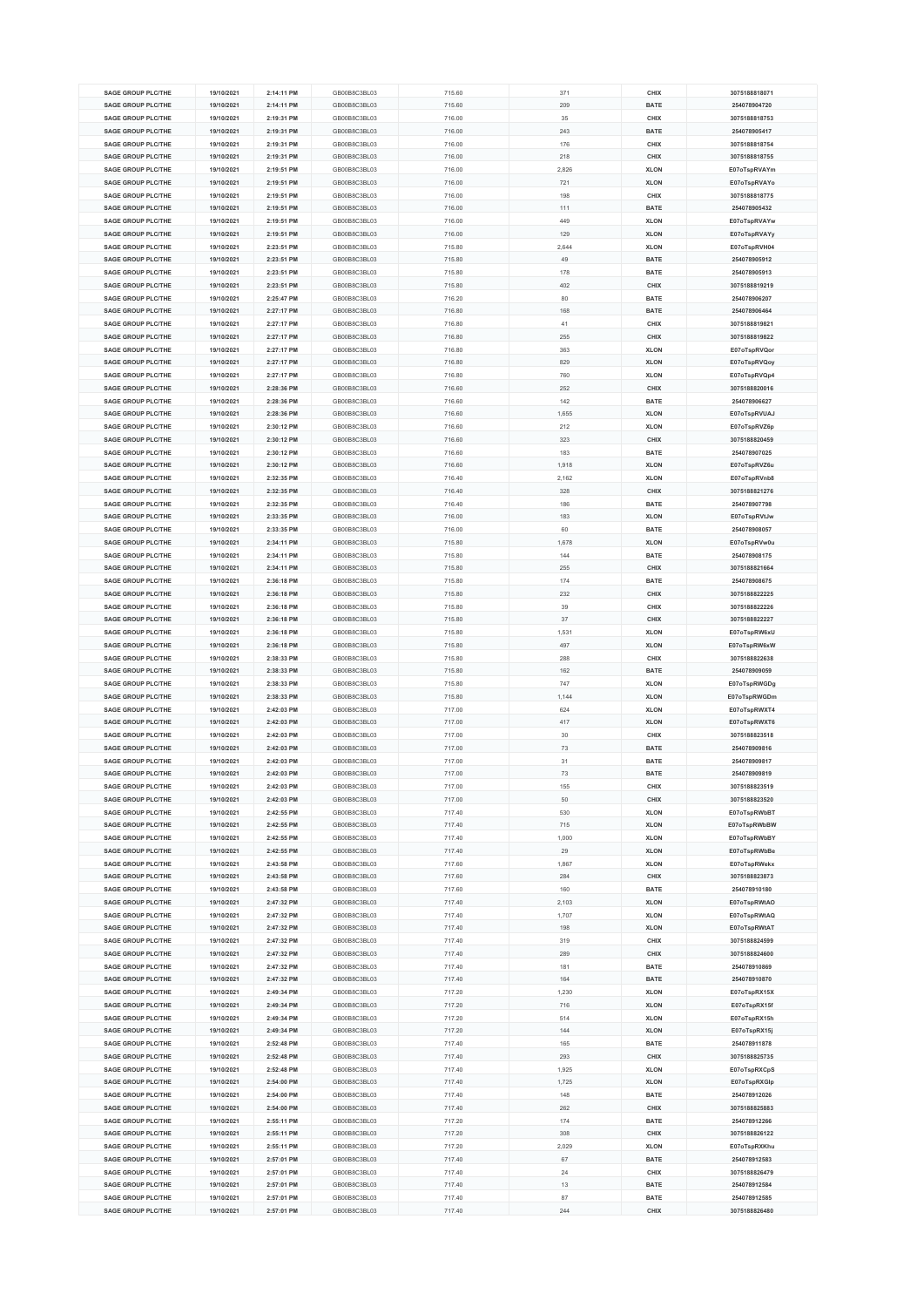| <b>SAGE GROUP PLC/THE</b> | 19/10/2021 | 2:57:01 PM | GB00B8C3BL03 | 717.40 | 28             | CHIX        | 3075188826481 |
|---------------------------|------------|------------|--------------|--------|----------------|-------------|---------------|
|                           |            |            |              |        |                |             |               |
| <b>SAGE GROUP PLC/THE</b> | 19/10/2021 | 2:57:01 PM | GB00B8C3BL03 | 717.40 | 1,947          | <b>XLON</b> | E07oTspRXRFx  |
| <b>SAGE GROUP PLC/THE</b> | 19/10/2021 | 2:59:10 PM | GB00B8C3BL03 | 717.00 | 727            | <b>XLON</b> | E07oTspRXYTd  |
| <b>SAGE GROUP PLC/THE</b> | 19/10/2021 | 2:59:40 PM | GB00B8C3BL03 | 716.80 | 1,223          | <b>XLON</b> | E07oTspRXa2y  |
| SAGE GROUP PLC/THE        | 19/10/2021 | 2:59:40 PM | GB00B8C3BL03 | 716.80 | 185            | CHIX        | 3075188827038 |
| <b>SAGE GROUP PLC/THE</b> | 19/10/2021 | 2:59:40 PM | GB00B8C3BL03 | 716.80 | 105            | <b>BATE</b> | 254078913134  |
|                           |            |            |              |        |                |             |               |
| SAGE GROUP PLC/THE        | 19/10/2021 | 3:02:06 PM | GB00B8C3BL03 | 717.00 | 1,821          | <b>XLON</b> | E07oTspRXjUs  |
| <b>SAGE GROUP PLC/THE</b> | 19/10/2021 | 3:02:06 PM | GB00B8C3BL03 | 717.00 | 156            | <b>BATE</b> | 254078913590  |
| <b>SAGE GROUP PLC/THE</b> | 19/10/2021 | 3:02:06 PM | GB00B8C3BL03 | 717.00 | 277            | CHIX        | 3075188827484 |
| <b>SAGE GROUP PLC/THE</b> | 19/10/2021 | 3:06:00 PM | GB00B8C3BL03 | 717.00 | 16             | CHIX        | 3075188828200 |
| <b>SAGE GROUP PLC/THE</b> | 19/10/2021 | 3:06:00 PM | GB00B8C3BL03 | 717.00 | 13             | <b>BATE</b> | 254078914302  |
|                           |            |            |              |        |                |             |               |
| <b>SAGE GROUP PLC/THE</b> | 19/10/2021 | 3:06:00 PM | GB00B8C3BL03 | 717.00 | 16             | CHIX        | 3075188828201 |
| <b>SAGE GROUP PLC/THE</b> | 19/10/2021 | 3:06:00 PM | GB00B8C3BL03 | 717.00 | 13             | <b>BATE</b> | 254078914304  |
| <b>SAGE GROUP PLC/THE</b> | 19/10/2021 | 3:06:00 PM | GB00B8C3BL03 | 717.00 | 13             | <b>BATE</b> | 254078914305  |
| SAGE GROUP PLC/THE        | 19/10/2021 | 3:06:00 PM | GB00B8C3BL03 | 717.00 | 13             | <b>BATE</b> | 254078914306  |
| <b>SAGE GROUP PLC/THE</b> | 19/10/2021 | 3:06:00 PM | GB00B8C3BL03 | 717.00 | 13             | <b>BATE</b> | 254078914307  |
|                           |            |            |              |        |                |             |               |
| <b>SAGE GROUP PLC/THE</b> | 19/10/2021 | 3:06:00 PM | GB00B8C3BL03 | 717.00 | 13             | <b>BATE</b> | 254078914308  |
| <b>SAGE GROUP PLC/THE</b> | 19/10/2021 | 3:06:00 PM | GB00B8C3BL03 | 717.00 | 13             | <b>BATE</b> | 254078914309  |
| <b>SAGE GROUP PLC/THE</b> | 19/10/2021 | 3:06:00 PM | GB00B8C3BL03 | 717.00 | 13             | <b>BATE</b> | 254078914310  |
| <b>SAGE GROUP PLC/THE</b> | 19/10/2021 | 3:06:00 PM | GB00B8C3BL03 | 717.00 | 13             | <b>BATE</b> | 254078914311  |
| <b>SAGE GROUP PLC/THE</b> | 19/10/2021 | 3:06:00 PM | GB00B8C3BL03 | 717.00 | 13             | <b>BATE</b> | 254078914312  |
| <b>SAGE GROUP PLC/THE</b> |            |            |              |        |                |             |               |
|                           | 19/10/2021 | 3:06:00 PM | GB00B8C3BL03 | 717.00 | 13             | <b>BATE</b> | 254078914313  |
| <b>SAGE GROUP PLC/THE</b> | 19/10/2021 | 3:06:00 PM | GB00B8C3BL03 | 717.00 | 13             | <b>BATE</b> | 254078914314  |
| <b>SAGE GROUP PLC/THE</b> | 19/10/2021 | 3:06:00 PM | GB00B8C3BL03 | 717.00 | 13             | <b>BATE</b> | 254078914315  |
| <b>SAGE GROUP PLC/THE</b> | 19/10/2021 | 3:06:00 PM | GB00B8C3BL03 | 717.00 | 13             | <b>BATE</b> | 254078914316  |
| <b>SAGE GROUP PLC/THE</b> | 19/10/2021 | 3:06:00 PM | GB00B8C3BL03 | 717.00 | 13             | <b>BATE</b> | 254078914317  |
| <b>SAGE GROUP PLC/THE</b> | 19/10/2021 | 3:06:00 PM | GB00B8C3BL03 | 717.00 | 13             | <b>BATE</b> | 254078914318  |
|                           |            |            |              |        |                |             |               |
| SAGE GROUP PLC/THE        | 19/10/2021 | 3:06:00 PM | GB00B8C3BL03 | 717.00 | 13             | <b>BATE</b> | 254078914319  |
| <b>SAGE GROUP PLC/THE</b> | 19/10/2021 | 3:06:00 PM | GB00B8C3BL03 | 717.00 | 13             | <b>BATE</b> | 254078914320  |
| <b>SAGE GROUP PLC/THE</b> | 19/10/2021 | 3:06:00 PM | GB00B8C3BL03 | 717.00 | 13             | BATE        | 254078914321  |
| <b>SAGE GROUP PLC/THE</b> | 19/10/2021 | 3:06:00 PM | GB00B8C3BL03 | 717.00 | 13             | <b>BATE</b> | 254078914322  |
| <b>SAGE GROUP PLC/THE</b> | 19/10/2021 | 3:06:00 PM | GB00B8C3BL03 | 717.00 | 13             | <b>BATE</b> | 254078914323  |
|                           |            |            |              |        |                |             |               |
| <b>SAGE GROUP PLC/THE</b> | 19/10/2021 | 3:06:00 PM | GB00B8C3BL03 | 717.00 | $\overline{2}$ | <b>BATE</b> | 254078914324  |
| <b>SAGE GROUP PLC/THE</b> | 19/10/2021 | 3:06:00 PM | GB00B8C3BL03 | 717.00 | 1,200          | <b>XLON</b> | E07oTspRXwKJ  |
| <b>SAGE GROUP PLC/THE</b> | 19/10/2021 | 3:10:32 PM | GB00B8C3BL03 | 717.40 | 1,228          | <b>XLON</b> | E07oTspRY9pb  |
| <b>SAGE GROUP PLC/THE</b> | 19/10/2021 | 3:10:32 PM | GB00B8C3BL03 | 717.40 | 207            | <b>XLON</b> | E07oTspRY9pj  |
| <b>SAGE GROUP PLC/THE</b> | 19/10/2021 | 3:10:32 PM | GB00B8C3BL03 | 717.40 | 999            | <b>XLON</b> | E07oTspRY9pq  |
| <b>SAGE GROUP PLC/THE</b> |            |            |              |        |                |             |               |
|                           | 19/10/2021 | 3:10:32 PM | GB00B8C3BL03 | 717.40 | 187            | CHIX        | 3075188829210 |
| <b>SAGE GROUP PLC/THE</b> | 19/10/2021 | 3:10:32 PM | GB00B8C3BL03 | 717.40 | 105            | <b>BATE</b> | 254078915203  |
| <b>SAGE GROUP PLC/THE</b> | 19/10/2021 | 3:10:32 PM | GB00B8C3BL03 | 717.40 | 187            | CHIX        | 3075188829211 |
| <b>SAGE GROUP PLC/THE</b> | 19/10/2021 | 3:10:32 PM | GB00B8C3BL03 | 717.40 | 187            | CHIX        | 3075188829212 |
| <b>SAGE GROUP PLC/THE</b> | 19/10/2021 | 3:10:32 PM | GB00B8C3BL03 | 717.40 | 82             | CHIX        | 3075188829213 |
| <b>SAGE GROUP PLC/THE</b> | 19/10/2021 | 3:10:32 PM | GB00B8C3BL03 | 717.40 | 105            | <b>BATE</b> | 254078915204  |
|                           |            |            |              |        |                |             |               |
| <b>SAGE GROUP PLC/THE</b> | 19/10/2021 | 3:10:32 PM | GB00B8C3BL03 | 717.40 | 105            | <b>BATE</b> | 254078915205  |
| <b>SAGE GROUP PLC/THE</b> | 19/10/2021 | 3:10:32 PM | GB00B8C3BL03 | 717.40 | 105            | <b>BATE</b> | 254078915206  |
| <b>SAGE GROUP PLC/THE</b> | 19/10/2021 | 3:10:32 PM | GB00B8C3BL03 | 717.40 | 40             | <b>BATE</b> | 254078915207  |
| <b>SAGE GROUP PLC/THE</b> | 19/10/2021 | 3:10:32 PM | GB00B8C3BL03 | 717.40 | 189            | <b>XLON</b> | E07oTspRY9pu  |
| <b>SAGE GROUP PLC/THE</b> | 19/10/2021 | 3:10:32 PM | GB00B8C3BL03 | 717.40 | 810            | <b>XLON</b> | E07oTspRY9pw  |
| <b>SAGE GROUP PLC/THE</b> |            |            |              |        |                |             |               |
|                           | 19/10/2021 | 3:10:32 PM | GB00B8C3BL03 | 717.40 | 229            | <b>XLON</b> | E07oTspRY9py  |
| <b>SAGE GROUP PLC/THE</b> | 19/10/2021 | 3:10:32 PM | GB00B8C3BL03 | 717.40 | 1,206          | <b>XLON</b> | E07oTspRY9q0  |
| SAGE GROUP PLC/THE        | 19/10/2021 | 3:10:32 PM | GB00B8C3BL03 | 717.40 | 33             | <b>XLON</b> | E07oTspRY9q2  |
| <b>SAGE GROUP PLC/THE</b> | 19/10/2021 | 3:10:32 PM | GB00B8C3BL03 | 717.40 | 10             | <b>XLON</b> | E07oTspRY9q4  |
| <b>SAGE GROUP PLC/THE</b> | 19/10/2021 | 3:10:32 PM | GB00B8C3BL03 | 717.40 | 901            | <b>XLON</b> | E07oTspRY9qA  |
| <b>SAGE GROUP PLC/THE</b> | 19/10/2021 | 3:10:32 PM | GB00B8C3BL03 | 717.40 | 284            | <b>XLON</b> | E07oTspRY9qC  |
|                           |            |            |              |        |                |             |               |
| <b>SAGE GROUP PLC/THE</b> | 19/10/2021 | 3:13:29 PM | GB00B8C3BL03 | 718.00 | 307            | CHIX        | 3075188829962 |
| <b>SAGE GROUP PLC/THE</b> | 19/10/2021 | 3:13:29 PM | GB00B8C3BL03 | 718.00 | 295            | CHIX        | 3075188829963 |
| <b>SAGE GROUP PLC/THE</b> | 19/10/2021 | 3:15:03 PM | GB00B8C3BL03 | 718.80 | 324            | <b>BATE</b> | 254078916117  |
| <b>SAGE GROUP PLC/THE</b> | 19/10/2021 | 3:15:03 PM | GB00B8C3BL03 | 718.80 | 507            | CHIX        | 3075188830329 |
| <b>SAGE GROUP PLC/THE</b> | 19/10/2021 | 3:15:03 PM | GB00B8C3BL03 | 718.80 | 3,618          | <b>XLON</b> | E07oTspRYTpT  |
| <b>SAGE GROUP PLC/THE</b> | 19/10/2021 | 3:15:03 PM | GB00B8C3BL03 | 718.80 | 284            | <b>XLON</b> | E07oTspRYTpY  |
|                           |            |            |              |        |                |             |               |
| <b>SAGE GROUP PLC/THE</b> | 19/10/2021 | 3:15:03 PM | GB00B8C3BL03 | 718.80 | 1,654          | <b>XLON</b> | E07oTspRYTpc  |
| <b>SAGE GROUP PLC/THE</b> | 19/10/2021 | 3:15:03 PM | GB00B8C3BL03 | 718.80 | 284            | <b>XLON</b> | E07oTspRYTq5  |
| <b>SAGE GROUP PLC/THE</b> | 19/10/2021 | 3:15:03 PM | GB00B8C3BL03 | 718.80 | 207            | <b>XLON</b> | E07oTspRYTq7  |
| <b>SAGE GROUP PLC/THE</b> | 19/10/2021 | 3:17:45 PM | GB00B8C3BL03 | 718.40 | 267            | CHIX        | 3075188830856 |
| <b>SAGE GROUP PLC/THE</b> | 19/10/2021 | 3:17:45 PM | GB00B8C3BL03 | 718.40 | 151            | <b>BATE</b> | 254078916607  |
| <b>SAGE GROUP PLC/THE</b> |            |            | GB00B8C3BL03 |        |                | <b>XLON</b> |               |
|                           | 19/10/2021 | 3:17:45 PM |              | 718.40 | 1,758          |             | E07oTspRYbps  |
| <b>SAGE GROUP PLC/THE</b> | 19/10/2021 | 3:20:42 PM | GB00B8C3BL03 | 717.80 | 340            | <b>XLON</b> | E07oTspRYIM4  |
| <b>SAGE GROUP PLC/THE</b> | 19/10/2021 | 3:26:55 PM | GB00B8C3BL03 | 718.00 | 530            | <b>XLON</b> | E07oTspRZ5O4  |
| <b>SAGE GROUP PLC/THE</b> | 19/10/2021 | 3:27:23 PM | GB00B8C3BL03 | 718.60 | 34             | <b>BATE</b> | 254078918604  |
| <b>SAGE GROUP PLC/THE</b> | 19/10/2021 | 3:27:23 PM | GB00B8C3BL03 | 718.60 | 485            | <b>BATE</b> | 254078918605  |
| <b>SAGE GROUP PLC/THE</b> | 19/10/2021 | 3:27:55 PM | GB00B8C3BL03 | 718.60 | 551            | <b>XLON</b> | E07oTspRZ9Oh  |
| <b>SAGE GROUP PLC/THE</b> |            | 3:28:19 PM | GB00B8C3BL03 | 718.60 | 94             | <b>BATE</b> | 254078918827  |
|                           | 19/10/2021 |            |              |        |                |             |               |
| <b>SAGE GROUP PLC/THE</b> | 19/10/2021 | 3:28:19 PM | GB00B8C3BL03 | 718.60 | 40             | <b>BATE</b> | 254078918828  |
| <b>SAGE GROUP PLC/THE</b> | 19/10/2021 | 3:28:19 PM | GB00B8C3BL03 | 718.60 | 372            | <b>BATE</b> | 254078918829  |
| <b>SAGE GROUP PLC/THE</b> | 19/10/2021 | 3:28:49 PM | GB00B8C3BL03 | 718.60 | 506            | <b>XLON</b> | E07oTspRZCOn  |
| <b>SAGE GROUP PLC/THE</b> | 19/10/2021 | 3:29:14 PM | GB00B8C3BL03 | 718.60 | 329            | <b>XLON</b> | E07oTspRZE0F  |
| <b>SAGE GROUP PLC/THE</b> | 19/10/2021 | 3:29:14 PM | GB00B8C3BL03 | 718.60 | 189            | <b>XLON</b> | E07oTspRZE0H  |
|                           |            |            |              |        |                |             |               |
| <b>SAGE GROUP PLC/THE</b> | 19/10/2021 | 3:29:42 PM | GB00B8C3BL03 | 718.60 | 566            | <b>XLON</b> | E07oTspRZFFX  |
| <b>SAGE GROUP PLC/THE</b> | 19/10/2021 | 3:30:16 PM | GB00B8C3BL03 | 718.60 | 554            | <b>BATE</b> | 254078919237  |
| <b>SAGE GROUP PLC/THE</b> | 19/10/2021 | 3:30:41 PM | GB00B8C3BL03 | 718.40 | 34             | CHIX        | 3075188833922 |
| <b>SAGE GROUP PLC/THE</b> | 19/10/2021 | 3:30:41 PM | GB00B8C3BL03 | 718.40 | 18             | <b>BATE</b> | 254078919314  |
| <b>SAGE GROUP PLC/THE</b> | 19/10/2021 | 3:30:41 PM | GB00B8C3BL03 | 718.40 | 34             | CHIX        | 3075188833927 |
| <b>SAGE GROUP PLC/THE</b> | 19/10/2021 | 3:30:41 PM | GB00B8C3BL03 | 718.40 | 34             | CHIX        | 3075188833928 |
| <b>SAGE GROUP PLC/THE</b> |            | 3:30:41 PM | GB00B8C3BL03 |        | 34             | CHIX        | 3075188833929 |
|                           | 19/10/2021 |            |              | 718.40 |                |             |               |
| <b>SAGE GROUP PLC/THE</b> | 19/10/2021 | 3:30:41 PM | GB00B8C3BL03 | 718.40 | $\overline{7}$ | CHIX        | 3075188833930 |
| <b>SAGE GROUP PLC/THE</b> | 19/10/2021 | 3:30:52 PM | GB00B8C3BL03 | 718.60 | 71             | <b>XLON</b> | E07oTspRZJkb  |
| <b>SAGE GROUP PLC/THE</b> | 19/10/2021 | 3:30:52 PM | GB00B8C3BL03 | 718.60 | 227            | <b>XLON</b> | E07oTspRZJkV  |
| <b>SAGE GROUP PLC/THE</b> | 19/10/2021 | 3:30:52 PM | GB00B8C3BL03 | 718.60 | 136            | <b>XLON</b> | E07oTspRZJkX  |
|                           |            |            |              |        |                |             |               |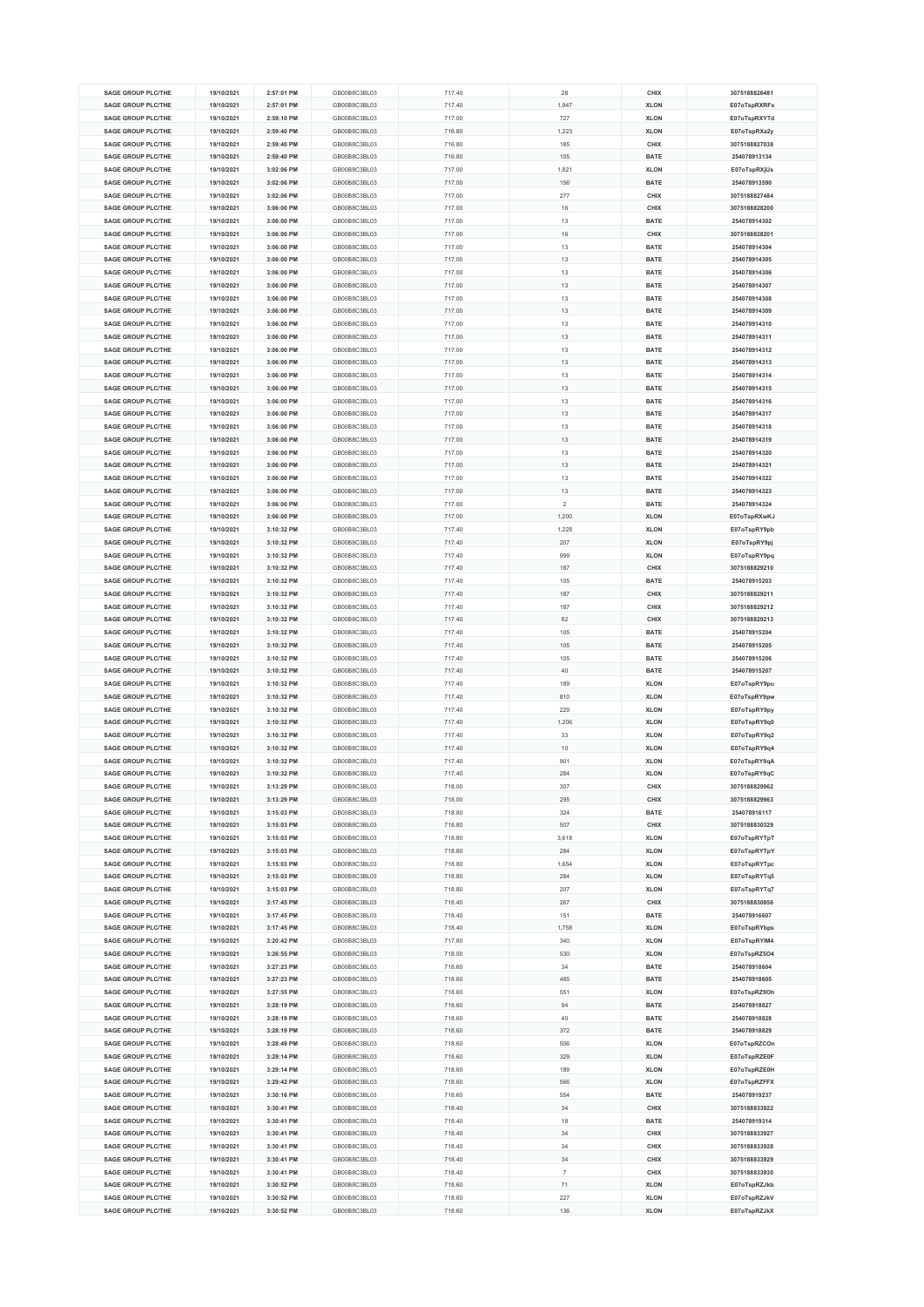| <b>SAGE GROUP PLC/THE</b> | 19/10/2021 | 3:30:52 PM | GB00B8C3BL03 | 718.60 | 136            | <b>XLON</b> | E07oTspRZJkZ  |
|---------------------------|------------|------------|--------------|--------|----------------|-------------|---------------|
|                           |            |            |              |        |                |             |               |
| <b>SAGE GROUP PLC/THE</b> | 19/10/2021 | 3:31:21 PM | GB00B8C3BL03 | 718.60 | 279            | <b>XLON</b> | E07oTspRZL83  |
| <b>SAGE GROUP PLC/THE</b> | 19/10/2021 | 3:31:21 PM | GB00B8C3BL03 | 718.60 | 296            | <b>XLON</b> | E07oTspRZL85  |
| <b>SAGE GROUP PLC/THE</b> | 19/10/2021 | 3:31:52 PM | GB00B8C3BL03 | 718.60 | 563            | <b>XLON</b> | E07oTspRZNEJ  |
| <b>SAGE GROUP PLC/THE</b> | 19/10/2021 | 3:31:52 PM | GB00B8C3BL03 | 718.60 | $\overline{7}$ | <b>XLON</b> | E07oTspRZNEL  |
| <b>SAGE GROUP PLC/THE</b> |            | 3:32:24 PM | GB00B8C3BL03 |        | 513            | <b>XLON</b> |               |
|                           | 19/10/2021 |            |              | 718.60 |                |             | E07oTspRZOwY  |
| <b>SAGE GROUP PLC/THE</b> | 19/10/2021 | 3:32:49 PM | GB00B8C3BL03 | 718.60 | 554            | <b>XLON</b> | E07oTspRZQFE  |
| <b>SAGE GROUP PLC/THE</b> | 19/10/2021 | 3:33:23 PM | GB00B8C3BL03 | 718.60 | 520            | <b>XLON</b> | E07oTspRZSBN  |
| <b>SAGE GROUP PLC/THE</b> | 19/10/2021 | 3:33:48 PM | GB00B8C3BL03 | 718.60 | 334            | <b>XLON</b> | E07oTspRZTp1  |
| <b>SAGE GROUP PLC/THE</b> | 19/10/2021 | 3:33:48 PM | GB00B8C3BL03 | 718.60 | 176            | <b>XLON</b> | E07oTspRZTp3  |
|                           |            |            |              |        |                |             |               |
| <b>SAGE GROUP PLC/THE</b> | 19/10/2021 | 3:34:17 PM | GB00B8C3BL03 | 718.60 | 174            | <b>XLON</b> | E07oTspRZVJ0  |
| <b>SAGE GROUP PLC/THE</b> | 19/10/2021 | 3:34:17 PM | GB00B8C3BL03 | 718.60 | 136            | <b>XLON</b> | E07oTspRZVJ2  |
| <b>SAGE GROUP PLC/THE</b> | 19/10/2021 | 3:34:17 PM | GB00B8C3BL03 | 718.60 | 16             | <b>XLON</b> | E07oTspRZVJ4  |
| <b>SAGE GROUP PLC/THE</b> | 19/10/2021 | 3:34:17 PM | GB00B8C3BL03 | 718.60 | 248            | <b>XLON</b> | E07oTspRZVJ6  |
| <b>SAGE GROUP PLC/THE</b> | 19/10/2021 | 3:34:17 PM | GB00B8C3BL03 | 718.60 | 8              | <b>XLON</b> | E07oTspRZVJ8  |
|                           |            |            |              |        |                |             |               |
| <b>SAGE GROUP PLC/THE</b> | 19/10/2021 | 3:34:44 PM | GB00B8C3BL03 | 718.60 | 239            | <b>BATE</b> | 254078920109  |
| <b>SAGE GROUP PLC/THE</b> | 19/10/2021 | 3:34:44 PM | GB00B8C3BL03 | 718.60 | 331            | <b>BATE</b> | 254078920110  |
| <b>SAGE GROUP PLC/THE</b> | 19/10/2021 | 3:35:11 PM | GB00B8C3BL03 | 718.40 | 1,200          | <b>XLON</b> | E07oTspRZY2k  |
| <b>SAGE GROUP PLC/THE</b> | 19/10/2021 | 3:35:11 PM | GB00B8C3BL03 | 718.40 | 207            | <b>XLON</b> | E07oTspRZY2y  |
| <b>SAGE GROUP PLC/THE</b> | 19/10/2021 | 3:35:11 PM | GB00B8C3BL03 | 718.40 | 1,200          | <b>XLON</b> | E07oTspRZY32  |
| <b>SAGE GROUP PLC/THE</b> | 19/10/2021 | 3:35:11 PM | GB00B8C3BL03 | 718.40 | 2,900          | <b>XLON</b> | E07oTspRZY34  |
|                           |            |            |              |        |                |             |               |
| <b>SAGE GROUP PLC/THE</b> | 19/10/2021 | 3:35:11 PM | GB00B8C3BL03 | 718.40 | 884            | <b>XLON</b> | E07oTspRZY39  |
| <b>SAGE GROUP PLC/THE</b> | 19/10/2021 | 3:35:11 PM | GB00B8C3BL03 | 718.40 | 18             | BATE        | 254078920246  |
| <b>SAGE GROUP PLC/THE</b> | 19/10/2021 | 3:35:11 PM | GB00B8C3BL03 | 718.40 | 34             | CHIX        | 3075188834902 |
| <b>SAGE GROUP PLC/THE</b> | 19/10/2021 | 3:35:11 PM | GB00B8C3BL03 | 718.40 | 18             | <b>BATE</b> | 254078920249  |
| <b>SAGE GROUP PLC/THE</b> | 19/10/2021 | 3:35:11 PM | GB00B8C3BL03 | 718.40 | 18             | <b>BATE</b> | 254078920250  |
|                           |            |            |              |        |                |             |               |
| SAGE GROUP PLC/THE        | 19/10/2021 | 3:35:11 PM | GB00B8C3BL03 | 718.40 | 18             | BATE        | 254078920251  |
| <b>SAGE GROUP PLC/THE</b> | 19/10/2021 | 3:35:11 PM | GB00B8C3BL03 | 718.40 | 18             | BATE        | 254078920252  |
| <b>SAGE GROUP PLC/THE</b> | 19/10/2021 | 3:35:11 PM | GB00B8C3BL03 | 718.40 | 18             | <b>BATE</b> | 254078920253  |
| <b>SAGE GROUP PLC/THE</b> | 19/10/2021 | 3:35:11 PM | GB00B8C3BL03 | 718.40 | 18             | BATE        | 254078920254  |
| SAGE GROUP PLC/THE        | 19/10/2021 | 3:35:11 PM | GB00B8C3BL03 | 718.40 |                |             | 254078920255  |
|                           |            |            |              |        | 18             | BATE        |               |
| <b>SAGE GROUP PLC/THE</b> | 19/10/2021 | 3:35:11 PM | GB00B8C3BL03 | 718.40 | 18             | BATE        | 254078920256  |
| <b>SAGE GROUP PLC/THE</b> | 19/10/2021 | 3:35:11 PM | GB00B8C3BL03 | 718.40 | 18             | <b>BATE</b> | 254078920257  |
| <b>SAGE GROUP PLC/THE</b> | 19/10/2021 | 3:35:11 PM | GB00B8C3BL03 | 718.40 | 18             | <b>BATE</b> | 254078920258  |
| SAGE GROUP PLC/THE        | 19/10/2021 | 3:35:11 PM | GB00B8C3BL03 | 718.40 | 18             | <b>BATE</b> | 254078920259  |
| <b>SAGE GROUP PLC/THE</b> | 19/10/2021 | 3:35:11 PM | GB00B8C3BL03 | 718.40 | 18             | BATE        | 254078920260  |
|                           |            |            |              |        |                |             |               |
| <b>SAGE GROUP PLC/THE</b> | 19/10/2021 | 3:35:11 PM | GB00B8C3BL03 | 718.40 | 18             | <b>BATE</b> | 254078920261  |
| <b>SAGE GROUP PLC/THE</b> | 19/10/2021 | 3:35:11 PM | GB00B8C3BL03 | 718.40 | 18             | BATE        | 254078920262  |
| <b>SAGE GROUP PLC/THE</b> | 19/10/2021 | 3:35:11 PM | GB00B8C3BL03 | 718.40 | 18             | <b>BATE</b> | 254078920263  |
| <b>SAGE GROUP PLC/THE</b> | 19/10/2021 | 3:35:11 PM | GB00B8C3BL03 | 718.40 | 18             | BATE        | 254078920264  |
| <b>SAGE GROUP PLC/THE</b> | 19/10/2021 | 3:35:11 PM | GB00B8C3BL03 | 718.40 | 18             | <b>BATE</b> | 254078920265  |
|                           |            |            |              |        |                |             |               |
| <b>SAGE GROUP PLC/THE</b> | 19/10/2021 | 3:35:11 PM | GB00B8C3BL03 | 718.40 | 18             | <b>BATE</b> | 254078920266  |
| <b>SAGE GROUP PLC/THE</b> | 19/10/2021 | 3:35:11 PM | GB00B8C3BL03 | 718.40 | 18             | <b>BATE</b> | 254078920267  |
| <b>SAGE GROUP PLC/THE</b> | 19/10/2021 | 3:35:11 PM | GB00B8C3BL03 | 718.40 | $\overline{4}$ | <b>BATE</b> | 254078920268  |
| <b>SAGE GROUP PLC/THE</b> | 19/10/2021 | 3:35:11 PM | GB00B8C3BL03 | 718.40 | 34             | CHIX        | 3075188834905 |
| <b>SAGE GROUP PLC/THE</b> | 19/10/2021 | 3:35:11 PM | GB00B8C3BL03 | 718.40 | 34             | CHIX        | 3075188834906 |
| <b>SAGE GROUP PLC/THE</b> | 19/10/2021 | 3:35:11 PM | GB00B8C3BL03 | 718.40 | 34             | CHIX        | 3075188834907 |
|                           |            |            |              |        |                |             |               |
| <b>SAGE GROUP PLC/THE</b> | 19/10/2021 | 3:35:11 PM | GB00B8C3BL03 | 718.40 | 34             | CHIX        | 3075188834908 |
| <b>SAGE GROUP PLC/THE</b> | 19/10/2021 | 3:35:11 PM | GB00B8C3BL03 | 718.40 | 34             | CHIX        | 3075188834909 |
| SAGE GROUP PLC/THE        | 19/10/2021 | 3:35:11 PM | GB00B8C3BL03 | 718.40 | 34             | CHIX        | 3075188834910 |
| <b>SAGE GROUP PLC/THE</b> | 19/10/2021 | 3:35:11 PM | GB00B8C3BL03 | 718.40 | 34             | CHIX        | 3075188834911 |
| SAGE GROUP PLC/THE        | 19/10/2021 | 3:35:11 PM | GB00B8C3BL03 | 718.40 | 6              | CHIX        | 3075188834912 |
|                           |            |            |              |        |                |             |               |
| <b>SAGE GROUP PLC/THE</b> | 19/10/2021 | 3:35:11 PM | GB00B8C3BL03 | 718.40 | 34             | CHIX        | 3075188834913 |
| <b>SAGE GROUP PLC/THE</b> | 19/10/2021 | 3:35:11 PM | GB00B8C3BL03 | 718.40 | 34             | CHIX        | 3075188834914 |
| <b>SAGE GROUP PLC/THE</b> | 19/10/2021 | 3:35:11 PM | GB00B8C3BL03 | 718.40 | 34             | CHIX        | 3075188834915 |
| <b>SAGE GROUP PLC/THE</b> | 19/10/2021 | 3:35:11 PM | GB00B8C3BL03 | 718.40 | 34             | CHIX        | 3075188834916 |
| <b>SAGE GROUP PLC/THE</b> | 19/10/2021 | 3:35:11 PM | GB00B8C3BL03 | 718.40 | 34             | CHIX        | 3075188834917 |
| <b>SAGE GROUP PLC/THE</b> |            |            | GB00B8C3BL03 |        | 34             |             | 3075188834918 |
|                           | 19/10/2021 | 3:35:11 PM |              | 718.40 |                | <b>CHIX</b> |               |
| <b>SAGE GROUP PLC/THE</b> | 19/10/2021 | 3:35:11 PM | GB00B8C3BL03 | 718.40 | 34             | CHIX        | 3075188834919 |
| <b>SAGE GROUP PLC/THE</b> | 19/10/2021 | 3:35:11 PM | GB00B8C3BL03 | 718.40 | 34             | CHIX        | 3075188834920 |
| <b>SAGE GROUP PLC/THE</b> | 19/10/2021 | 3:35:11 PM | GB00B8C3BL03 | 718.40 | 34             | CHIX        | 3075188834921 |
| <b>SAGE GROUP PLC/THE</b> | 19/10/2021 | 3:35:11 PM | GB00B8C3BL03 | 718.40 | 9              | CHIX        | 3075188834922 |
| SAGE GROUP PLC/THE        | 19/10/2021 | 3:35:11 PM | GB00B8C3BL03 | 718.40 | 18             | <b>BATE</b> | 254078920269  |
| <b>SAGE GROUP PLC/THE</b> |            |            | GB00B8C3BL03 |        |                |             |               |
|                           | 19/10/2021 | 3:35:11 PM |              | 718.40 | 18             | <b>BATE</b> | 254078920270  |
| <b>SAGE GROUP PLC/THE</b> | 19/10/2021 | 3:35:11 PM | GB00B8C3BL03 | 718.40 | 18             | BATE        | 254078920271  |
| <b>SAGE GROUP PLC/THE</b> | 19/10/2021 | 3:35:11 PM | GB00B8C3BL03 | 718.40 | 18             | BATE        | 254078920272  |
| <b>SAGE GROUP PLC/THE</b> | 19/10/2021 | 3:35:11 PM | GB00B8C3BL03 | 718.40 | 18             | <b>BATE</b> | 254078920273  |
| <b>SAGE GROUP PLC/THE</b> | 19/10/2021 | 3:35:11 PM | GB00B8C3BL03 | 718.40 | 18             | <b>BATE</b> | 254078920274  |
| <b>SAGE GROUP PLC/THE</b> | 19/10/2021 | 3:35:11 PM | GB00B8C3BL03 | 718.40 | 18             | BATE        | 254078920275  |
| <b>SAGE GROUP PLC/THE</b> | 19/10/2021 | 3:35:11 PM | GB00B8C3BL03 | 718.40 | 18             | <b>BATE</b> | 254078920276  |
|                           |            |            |              |        |                |             |               |
| <b>SAGE GROUP PLC/THE</b> | 19/10/2021 | 3:35:11 PM | GB00B8C3BL03 | 718.40 | 18             | <b>BATE</b> | 254078920277  |
| <b>SAGE GROUP PLC/THE</b> | 19/10/2021 | 3:35:11 PM | GB00B8C3BL03 | 718.40 | 18             | <b>BATE</b> | 254078920278  |
| <b>SAGE GROUP PLC/THE</b> | 19/10/2021 | 3:35:11 PM | GB00B8C3BL03 | 718.40 | 18             | BATE        | 254078920279  |
| <b>SAGE GROUP PLC/THE</b> | 19/10/2021 | 3:35:11 PM | GB00B8C3BL03 | 718.40 | 18             | BATE        | 254078920280  |
| <b>SAGE GROUP PLC/THE</b> | 19/10/2021 | 3:35:11 PM | GB00B8C3BL03 | 718.40 | 18             | <b>BATE</b> | 254078920281  |
| <b>SAGE GROUP PLC/THE</b> | 19/10/2021 | 3:35:11 PM | GB00B8C3BL03 | 718.40 | 18             | BATE        | 254078920282  |
|                           |            |            |              |        |                |             |               |
| <b>SAGE GROUP PLC/THE</b> | 19/10/2021 | 3:35:11 PM | GB00B8C3BL03 | 718.40 | 18             | BATE        | 254078920283  |
| <b>SAGE GROUP PLC/THE</b> | 19/10/2021 | 3:35:11 PM | GB00B8C3BL03 | 718.40 | 18             | BATE        | 254078920284  |
| <b>SAGE GROUP PLC/THE</b> | 19/10/2021 | 3:35:11 PM | GB00B8C3BL03 | 718.40 | 18             | <b>BATE</b> | 254078920285  |
| <b>SAGE GROUP PLC/THE</b> | 19/10/2021 | 3:35:11 PM | GB00B8C3BL03 | 718.40 | 18             | BATE        | 254078920286  |
| <b>SAGE GROUP PLC/THE</b> | 19/10/2021 | 3:35:11 PM | GB00B8C3BL03 | 718.40 | 18             | BATE        | 254078920287  |
|                           |            |            |              |        |                |             |               |
| <b>SAGE GROUP PLC/THE</b> | 19/10/2021 | 3:35:11 PM | GB00B8C3BL03 | 718.40 | 18             | BATE        | 254078920288  |
| <b>SAGE GROUP PLC/THE</b> | 19/10/2021 | 3:35:11 PM | GB00B8C3BL03 | 718.40 | 18             | BATE        | 254078920289  |
| <b>SAGE GROUP PLC/THE</b> | 19/10/2021 | 3:35:11 PM | GB00B8C3BL03 | 718.40 | 18             | BATE        | 254078920290  |
| <b>SAGE GROUP PLC/THE</b> | 19/10/2021 | 3:35:11 PM | GB00B8C3BL03 | 718.40 | 18             | <b>BATE</b> | 254078920291  |
| <b>SAGE GROUP PLC/THE</b> | 19/10/2021 | 3:35:11 PM | GB00B8C3BL03 | 718.40 | 18             | <b>BATE</b> | 254078920292  |
| <b>SAGE GROUP PLC/THE</b> | 19/10/2021 | 3:35:11 PM | GB00B8C3BL03 | 718.40 |                | <b>BATE</b> | 254078920293  |
|                           |            |            |              |        | 18             |             |               |
| <b>SAGE GROUP PLC/THE</b> | 19/10/2021 | 3:35:11 PM | GB00B8C3BL03 | 718.40 | 1              | <b>BATE</b> | 254078920294  |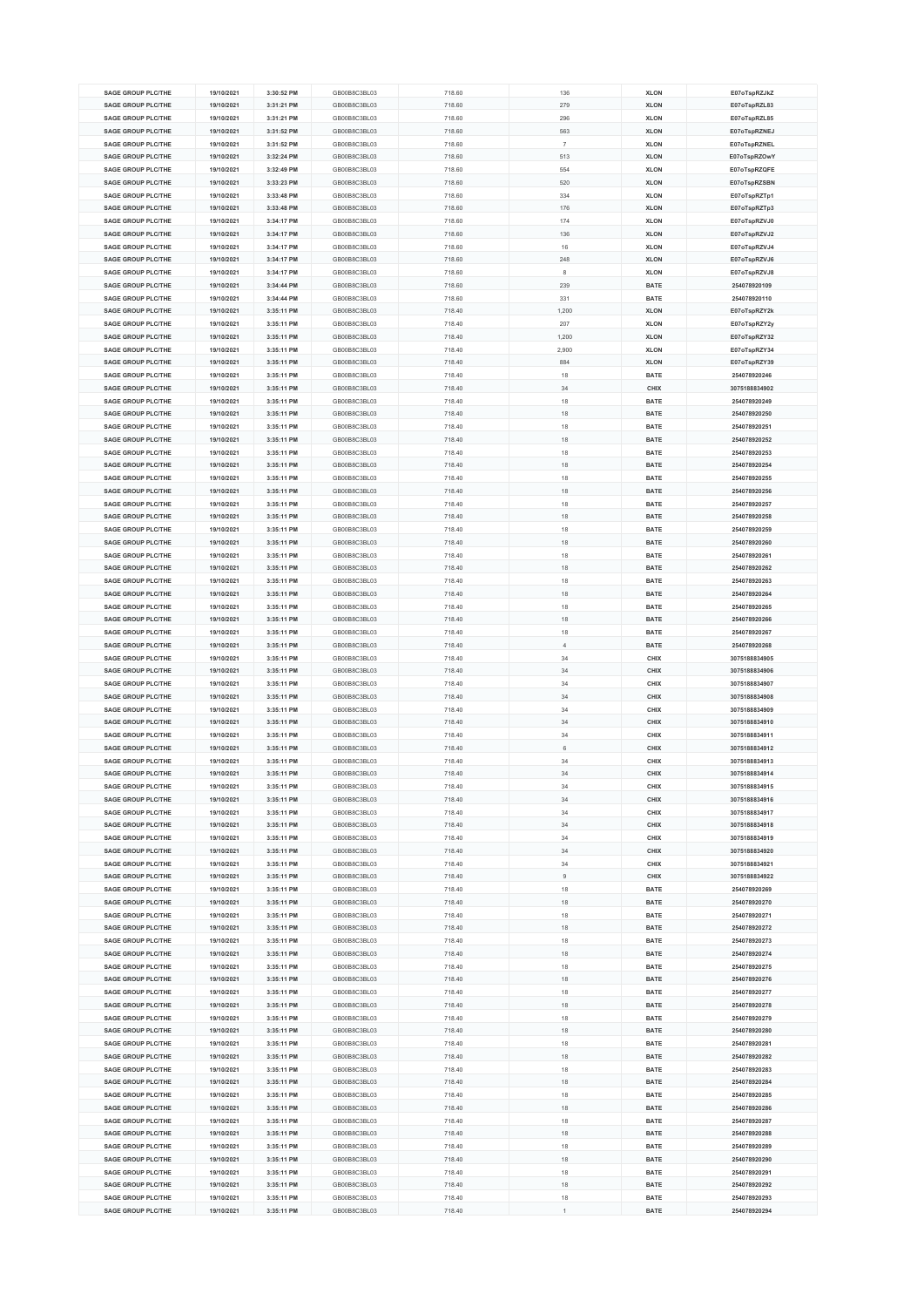| <b>SAGE GROUP PLC/THE</b> | 19/10/2021 | 3:35:11 PM | GB00B8C3BL03 | 718.40 | 34    | CHIX        | 3075188834923 |
|---------------------------|------------|------------|--------------|--------|-------|-------------|---------------|
|                           |            |            |              |        |       |             |               |
| SAGE GROUP PLC/THE        | 19/10/2021 | 3:35:11 PM | GB00B8C3BL03 | 718.40 | 34    | CHIX        | 3075188834924 |
| <b>SAGE GROUP PLC/THE</b> | 19/10/2021 | 3:35:11 PM | GB00B8C3BL03 | 718.40 | 34    | CHIX        | 3075188834925 |
|                           |            |            |              |        |       |             |               |
| <b>SAGE GROUP PLC/THE</b> | 19/10/2021 | 3:35:11 PM | GB00B8C3BL03 | 718.40 | 34    | CHIX        | 3075188834926 |
| <b>SAGE GROUP PLC/THE</b> | 19/10/2021 | 3:35:11 PM | GB00B8C3BL03 | 718.40 | 34    | CHIX        | 3075188834927 |
| <b>SAGE GROUP PLC/THE</b> | 19/10/2021 | 3:35:11 PM | GB00B8C3BL03 | 718.40 | 34    | CHIX        | 3075188834928 |
|                           |            |            |              |        |       |             |               |
| <b>SAGE GROUP PLC/THE</b> | 19/10/2021 | 3:35:11 PM | GB00B8C3BL03 | 718.40 | 34    | CHIX        | 3075188834929 |
| SAGE GROUP PLC/THE        | 19/10/2021 | 3:35:11 PM | GB00B8C3BL03 | 718.40 | 34    | CHIX        | 3075188834930 |
|                           |            | 3:35:11 PM |              |        |       |             |               |
| <b>SAGE GROUP PLC/THE</b> | 19/10/2021 |            | GB00B8C3BL03 | 718.40 | 34    | CHIX        | 3075188834931 |
| <b>SAGE GROUP PLC/THE</b> | 19/10/2021 | 3:35:11 PM | GB00B8C3BL03 | 718.40 | 34    | CHIX        | 3075188834932 |
| <b>SAGE GROUP PLC/THE</b> | 19/10/2021 | 3:35:11 PM | GB00B8C3BL03 | 718.40 | 34    | CHIX        | 3075188834933 |
|                           |            |            |              |        |       |             |               |
| <b>SAGE GROUP PLC/THE</b> | 19/10/2021 | 3:35:11 PM | GB00B8C3BL03 | 718.40 | 34    | CHIX        | 3075188834934 |
| <b>SAGE GROUP PLC/THE</b> | 19/10/2021 | 3:35:11 PM | GB00B8C3BL03 | 718.40 | 34    | CHIX        | 3075188834935 |
| <b>SAGE GROUP PLC/THE</b> | 19/10/2021 | 3:35:11 PM | GB00B8C3BL03 | 718.40 | 34    | CHIX        | 3075188834936 |
|                           |            |            |              |        |       |             |               |
| <b>SAGE GROUP PLC/THE</b> | 19/10/2021 | 3:35:11 PM | GB00B8C3BL03 | 718.40 | 24    | CHIX        | 3075188834937 |
| <b>SAGE GROUP PLC/THE</b> | 19/10/2021 | 3:35:11 PM | GB00B8C3BL03 | 718.40 | 132   | <b>XLON</b> | E07oTspRZY3L  |
| <b>SAGE GROUP PLC/THE</b> |            | 3:35:11 PM | GB00B8C3BL03 |        | 18    | <b>BATE</b> | 254078920295  |
|                           | 19/10/2021 |            |              | 718.40 |       |             |               |
| <b>SAGE GROUP PLC/THE</b> | 19/10/2021 | 3:35:11 PM | GB00B8C3BL03 | 718.40 | 385   | CHIX        | 3075188834938 |
| <b>SAGE GROUP PLC/THE</b> | 19/10/2021 | 3:36:41 PM | GB00B8C3BL03 | 717.80 | 90    | <b>BATE</b> | 254078920606  |
|                           |            |            |              |        |       |             |               |
| <b>SAGE GROUP PLC/THE</b> | 19/10/2021 | 3:36:41 PM | GB00B8C3BL03 | 717.80 | 71    | <b>BATE</b> | 254078920607  |
| <b>SAGE GROUP PLC/THE</b> | 19/10/2021 | 3:36:41 PM | GB00B8C3BL03 | 717.80 | 152   | CHIX        | 3075188835263 |
| <b>SAGE GROUP PLC/THE</b> | 19/10/2021 | 3:36:41 PM | GB00B8C3BL03 | 717.80 | 1,877 | <b>XLON</b> | E07oTspRZcaZ  |
|                           |            |            |              |        |       |             |               |
| <b>SAGE GROUP PLC/THE</b> | 19/10/2021 | 3:36:41 PM | GB00B8C3BL03 | 717.80 | 133   | CHIX        | 3075188835264 |
| <b>SAGE GROUP PLC/THE</b> | 19/10/2021 | 3:37:50 PM | GB00B8C3BL03 | 718.00 | 13    | CHIX        | 3075188835542 |
| <b>SAGE GROUP PLC/THE</b> | 19/10/2021 | 3:37:50 PM | GB00B8C3BL03 | 718.00 | 270   | CHIX        | 3075188835543 |
|                           |            |            |              |        |       |             |               |
| <b>SAGE GROUP PLC/THE</b> | 19/10/2021 | 3:37:50 PM | GB00B8C3BL03 | 718.00 | 160   | <b>BATE</b> | 254078920875  |
| <b>SAGE GROUP PLC/THE</b> | 19/10/2021 | 3:37:50 PM | GB00B8C3BL03 | 718.00 | 1,865 | <b>XLON</b> | E07oTspRZgvR  |
|                           |            |            |              |        |       |             |               |
| <b>SAGE GROUP PLC/THE</b> | 19/10/2021 | 3:40:39 PM | GB00B8C3BL03 | 718.00 | 57    | <b>BATE</b> | 254078921494  |
| SAGE GROUP PLC/THE        | 19/10/2021 | 3:40:39 PM | GB00B8C3BL03 | 718.00 | 109   | <b>BATE</b> | 254078921495  |
| <b>SAGE GROUP PLC/THE</b> | 19/10/2021 | 3:40:39 PM | GB00B8C3BL03 | 718.00 | 244   | CHIX        | 3075188836185 |
|                           |            |            |              |        |       |             |               |
| <b>SAGE GROUP PLC/THE</b> | 19/10/2021 | 3:40:39 PM | GB00B8C3BL03 | 718.00 | 49    | CHIX        | 3075188836186 |
| <b>SAGE GROUP PLC/THE</b> | 19/10/2021 | 3:40:39 PM | GB00B8C3BL03 | 718.00 | 1,928 | <b>XLON</b> | E07oTspRZoPw  |
| SAGE GROUP PLC/THE        | 19/10/2021 | 3:42:05 PM | GB00B8C3BL03 | 718.00 | 134   | CHIX        | 3075188836419 |
|                           |            |            |              |        |       |             |               |
| <b>SAGE GROUP PLC/THE</b> | 19/10/2021 | 3:42:05 PM | GB00B8C3BL03 | 718.00 | 150   | <b>BATE</b> | 254078921680  |
| <b>SAGE GROUP PLC/THE</b> | 19/10/2021 | 3:42:05 PM | GB00B8C3BL03 | 718.00 | 130   | CHIX        | 3075188836420 |
|                           |            |            |              |        |       |             |               |
| <b>SAGE GROUP PLC/THE</b> | 19/10/2021 | 3:42:05 PM | GB00B8C3BL03 | 718.00 | 1,459 | <b>XLON</b> | E07oTspRZsPq  |
| <b>SAGE GROUP PLC/THE</b> | 19/10/2021 | 3:42:05 PM | GB00B8C3BL03 | 718.00 | 283   | <b>XLON</b> | E07oTspRZsPu  |
| <b>SAGE GROUP PLC/THE</b> | 19/10/2021 | 3:43:37 PM | GB00B8C3BL03 | 718.20 | 310   | CHIX        | 3075188836761 |
|                           |            |            |              |        |       |             |               |
| <b>SAGE GROUP PLC/THE</b> | 19/10/2021 | 3:43:37 PM | GB00B8C3BL03 | 718.20 | 176   | <b>BATE</b> | 254078921970  |
| <b>SAGE GROUP PLC/THE</b> | 19/10/2021 | 3:43:37 PM | GB00B8C3BL03 | 718.20 | 2.044 | <b>XLON</b> | E07oTspRZwkx  |
|                           |            |            |              |        |       |             |               |
| <b>SAGE GROUP PLC/THE</b> | 19/10/2021 | 3:46:31 PM | GB00B8C3BL03 | 717.60 | 313   | CHIX        | 3075188837354 |
| <b>SAGE GROUP PLC/THE</b> | 19/10/2021 | 3:46:31 PM | GB00B8C3BL03 | 717.60 | 176   | <b>BATE</b> | 254078922509  |
| <b>SAGE GROUP PLC/THE</b> | 19/10/2021 | 3:46:31 PM | GB00B8C3BL03 | 717.60 | 2,054 | <b>XLON</b> | E07oTspRa4fV  |
|                           |            |            |              |        |       |             |               |
| <b>SAGE GROUP PLC/THE</b> | 19/10/2021 | 3:51:19 PM | GB00B8C3BL03 | 717.80 | 95    | <b>BATE</b> | 254078923232  |
| <b>SAGE GROUP PLC/THE</b> | 19/10/2021 | 3:51:19 PM | GB00B8C3BL03 | 717.80 | 304   | CHIX        | 3075188838112 |
| <b>SAGE GROUP PLC/THE</b> | 19/10/2021 | 3:51:19 PM | GB00B8C3BL03 | 717.80 | 284   | CHIX        | 3075188838113 |
|                           |            |            |              |        |       |             |               |
| <b>SAGE GROUP PLC/THE</b> | 19/10/2021 | 3:51:19 PM | GB00B8C3BL03 | 717.80 | 76    | <b>BATE</b> | 254078923233  |
| <b>SAGE GROUP PLC/THE</b> | 19/10/2021 | 3:51:19 PM | GB00B8C3BL03 | 717.80 | 161   | <b>BATE</b> | 254078923234  |
| <b>SAGE GROUP PLC/THE</b> | 19/10/2021 | 3:51:19 PM | GB00B8C3BL03 | 717.80 | 1,996 | <b>XLON</b> | E07oTspRaFo0  |
|                           |            |            |              |        |       |             |               |
| <b>SAGE GROUP PLC/THE</b> | 19/10/2021 | 3:51:19 PM | GB00B8C3BL03 | 717.80 | 1,873 | <b>XLON</b> | E07oTspRaFo6  |
| <b>SAGE GROUP PLC/THE</b> | 19/10/2021 | 3:52:45 PM | GB00B8C3BL03 | 718.20 | 173   | <b>BATE</b> | 254078923544  |
| SAGE GROUP PLC/THE        |            |            | GB00B8C3BL03 |        |       | CHIX        |               |
|                           | 19/10/2021 | 3:52:45 PM |              | 718.20 | 307   |             | 3075188838460 |
| <b>SAGE GROUP PLC/THE</b> | 19/10/2021 | 3:52:45 PM | GB00B8C3BL03 | 718.20 | 2,018 | <b>XLON</b> | E07oTspRaJQh  |
| <b>SAGE GROUP PLC/THE</b> | 19/10/2021 | 3:55:43 PM | GB00B8C3BL03 | 718.40 | 1,957 | <b>XLON</b> | E07oTspRaQq7  |
|                           |            |            |              |        |       |             |               |
| <b>SAGE GROUP PLC/THE</b> | 19/10/2021 | 3:55:43 PM | GR00R8C3RE03 | 718.40 | 65    | <b>XLON</b> | E07olspRaQq9  |
| <b>SAGE GROUP PLC/THE</b> | 19/10/2021 | 3:55:43 PM | GB00B8C3BL03 | 718.40 | 1,440 | <b>XLON</b> | E07oTspRaQqF  |
| <b>SAGE GROUP PLC/THE</b> | 19/10/2021 | 3:55:43 PM | GB00B8C3BL03 | 718.40 | 886   | <b>XLON</b> | E07oTspRaQqH  |
|                           |            |            |              |        |       |             |               |
| <b>SAGE GROUP PLC/THE</b> | 19/10/2021 | 3:55:43 PM | GB00B8C3BL03 | 718.40 | 257   | CHIX        | 3075188839083 |
| <b>SAGE GROUP PLC/THE</b> | 19/10/2021 | 3:55:43 PM | GB00B8C3BL03 | 718.40 | 50    | CHIX        | 3075188839084 |
| <b>SAGE GROUP PLC/THE</b> | 19/10/2021 | 3:55:43 PM | GB00B8C3BL03 | 718.40 | 63    | CHIX        | 3075188839085 |
|                           |            |            |              |        |       |             |               |
| <b>SAGE GROUP PLC/THE</b> | 19/10/2021 | 3:55:43 PM | GB00B8C3BL03 | 718.40 | 244   | CHIX        | 3075188839086 |
| <b>SAGE GROUP PLC/THE</b> | 19/10/2021 | 3:55:43 PM | GB00B8C3BL03 | 718.40 | 67    | CHIX        | 3075188839087 |
| <b>SAGE GROUP PLC/THE</b> | 19/10/2021 | 3:55:43 PM | GB00B8C3BL03 | 718.40 | 141   | <b>XLON</b> | E07oTspRaQqN  |
|                           |            |            |              |        |       |             |               |
| <b>SAGE GROUP PLC/THE</b> | 19/10/2021 | 4:00:05 PM | GB00B8C3BL03 | 718.40 | 26    | CHIX        | 3075188840060 |
| <b>SAGE GROUP PLC/THE</b> | 19/10/2021 | 4:00:05 PM | GB00B8C3BL03 | 718.40 | 2,326 | <b>XLON</b> | E07oTspRacuE  |
| <b>SAGE GROUP PLC/THE</b> | 19/10/2021 | 4:00:05 PM | GB00B8C3BL03 | 718.40 | 2,365 | <b>XLON</b> | E07oTspRacuM  |
|                           |            |            |              |        |       |             |               |
| <b>SAGE GROUP PLC/THE</b> | 19/10/2021 | 4:00:05 PM | GB00B8C3BL03 | 718.40 | 359   | CHIX        | 3075188840061 |
| <b>SAGE GROUP PLC/THE</b> | 19/10/2021 | 4:00:05 PM | GB00B8C3BL03 | 718.40 | 123   | <b>XLON</b> | E07oTspRacua  |
| SAGE GROUP PLC/THE        |            |            | GB00B8C3BL03 | 718.40 | 404   | <b>XLON</b> |               |
|                           | 19/10/2021 | 4:00:05 PM |              |        |       |             | E07oTspRacuY  |
| <b>SAGE GROUP PLC/THE</b> | 19/10/2021 | 4:00:05 PM | GB00B8C3BL03 | 718.40 | 203   | <b>XLON</b> | E07oTspRacuc  |
| <b>SAGE GROUP PLC/THE</b> | 19/10/2021 | 4:01:46 PM | GB00B8C3BL03 | 718.40 | 195   | <b>BATE</b> | 254078925259  |
| <b>SAGE GROUP PLC/THE</b> | 19/10/2021 | 4:01:46 PM | GB00B8C3BL03 | 718.40 | 344   | CHIX        | 3075188840373 |
|                           |            |            |              |        |       |             |               |
| SAGE GROUP PLC/THE        | 19/10/2021 | 4:01:46 PM | GB00B8C3BL03 | 718.40 | 2,267 | <b>XLON</b> | E07oTspRahJy  |
| <b>SAGE GROUP PLC/THE</b> | 19/10/2021 | 4:04:21 PM | GB00B8C3BL03 | 717.80 | 185   | <b>BATE</b> | 254078925770  |
|                           |            |            |              |        |       |             |               |
| <b>SAGE GROUP PLC/THE</b> | 19/10/2021 | 4:04:21 PM | GB00B8C3BL03 | 717.80 | 328   | CHIX        | 3075188840967 |
| <b>SAGE GROUP PLC/THE</b> | 19/10/2021 | 4:04:21 PM | GB00B8C3BL03 | 717.80 | 1,597 | <b>XLON</b> | E07oTspRamjH  |
| <b>SAGE GROUP PLC/THE</b> | 19/10/2021 | 4:04:21 PM | GB00B8C3BL03 | 717.80 | 559   | <b>XLON</b> | E07oTspRamjN  |
|                           |            |            |              |        |       |             |               |
| <b>SAGE GROUP PLC/THE</b> | 19/10/2021 | 4:07:55 PM | GB00B8C3BL03 | 717.80 | 230   | <b>BATE</b> | 254078926676  |
| <b>SAGE GROUP PLC/THE</b> | 19/10/2021 | 4:07:55 PM | GB00B8C3BL03 | 717.80 | 237   | <b>BATE</b> | 254078926678  |
| <b>SAGE GROUP PLC/THE</b> | 19/10/2021 | 4:07:55 PM | GB00B8C3BL03 | 717.80 | 408   | CHIX        | 3075188842011 |
|                           |            |            |              |        |       |             |               |
| <b>SAGE GROUP PLC/THE</b> | 19/10/2021 | 4:07:55 PM | GB00B8C3BL03 | 717.80 | 419   | CHIX        | 3075188842012 |
| <b>SAGE GROUP PLC/THE</b> | 19/10/2021 | 4:07:55 PM | GB00B8C3BL03 | 717.80 | 2,680 | <b>XLON</b> | E07oTspRatif  |
|                           |            |            |              |        |       |             |               |
| <b>SAGE GROUP PLC/THE</b> | 19/10/2021 | 4:07:55 PM | GB00B8C3BL03 | 717.80 | 2,759 | <b>XLON</b> | E07oTspRatih  |
| <b>SAGE GROUP PLC/THE</b> | 19/10/2021 | 4:13:38 PM | GB00B8C3BL03 | 718.00 | 188   | <b>BATE</b> | 254078927848  |
| <b>SAGE GROUP PLC/THE</b> | 19/10/2021 | 4:13:38 PM | GB00B8C3BL03 | 718.00 | 332   | CHIX        | 3075188843317 |
| <b>SAGE GROUP PLC/THE</b> | 19/10/2021 | 4:13:38 PM | GB00B8C3BL03 |        | 397   | <b>XLON</b> |               |
|                           |            |            |              | 717.80 |       |             | E07oTspRb4pa  |
| <b>SAGE GROUP PLC/THE</b> | 19/10/2021 | 4:13:38 PM | GB00B8C3BL03 | 718.00 | 2,187 | <b>XLON</b> | E07oTspRb4p6  |
| <b>SAGE GROUP PLC/THE</b> | 19/10/2021 | 4:13:38 PM | GB00B8C3BL03 | 718.00 | 1,223 | <b>XLON</b> | E07oTspRb4pG  |
|                           |            |            |              |        |       |             |               |